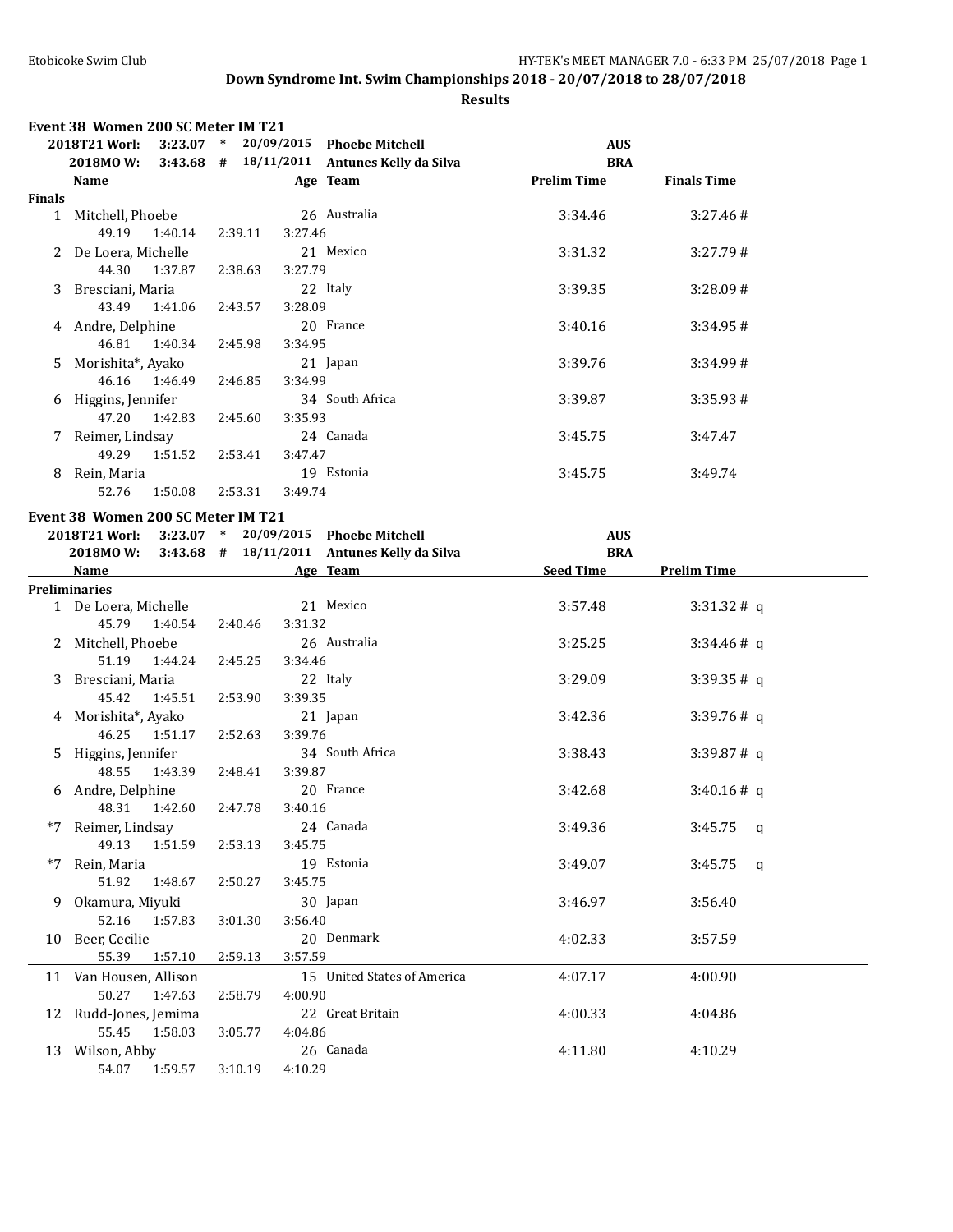**Results**

|          | Name               |         |                                        |         | Age Team                                                  | <b>Seed Time</b>                                                                        | Prelim Time |
|----------|--------------------|---------|----------------------------------------|---------|-----------------------------------------------------------|-----------------------------------------------------------------------------------------|-------------|
| 14       | Giroux, Melanie    |         |                                        |         | 32 Canada                                                 | 4:22.45                                                                                 | 4:14.83     |
|          | 55.92              | 1:59.45 | 3:15.87                                | 4:14.83 |                                                           |                                                                                         |             |
| 15       | Mijolovic, Lucija  |         |                                        |         | 23 Croatia                                                | 4:05.37                                                                                 | 4:20.64     |
|          | 57.60              | 2:11.66 | 3:19.16                                | 4:20.64 |                                                           |                                                                                         |             |
| 16       | Petrova, Anastasia |         |                                        |         | 19 Russia                                                 | 4:22.24                                                                                 | 4:22.00     |
|          | 57.66              | 2:13.05 | 3:29.01                                | 4:22.00 |                                                           |                                                                                         |             |
| 17       | Troy, Katie        |         |                                        |         | 30 Ireland                                                | 4:35.73                                                                                 | 4:47.67     |
|          | 1:02.70            | 2:20.33 | 3:37.58                                | 4:47.67 |                                                           |                                                                                         |             |
| $\cdots$ | Rapicano, Carla    |         |                                        |         | 23 France                                                 | 3:50.92                                                                                 | DQ          |
|          |                    |         |                                        |         | Turn not initiated at completion of first arm pull - back |                                                                                         |             |
|          | 48.04              | 1:51.32 | 2:56.56                                | DQ      |                                                           |                                                                                         |             |
| $\cdots$ | Sneesby, Aliesha   |         |                                        |         | 22 Australia                                              | 3:50.43                                                                                 | DQ          |
|          |                    |         |                                        |         |                                                           | Touch at the finish or turn was not made with both hands simultaneously/separated - fly |             |
|          | 46.33              | 1:46.48 | 2:47.93                                | DQ      |                                                           |                                                                                         |             |
| $---$    | Vignando, Dalila   |         |                                        |         | 28 Italy                                                  | 3:30.01                                                                                 | DQ          |
|          |                    |         | Did not swim distance specified - Misc |         |                                                           |                                                                                         |             |

**Preliminaries ... (Event 38 Women 200 SC Meter IM T21)**

46.39 1:38.16 3:54.27 --- Claydon, Elizabeth 25 Australia 4:28.69 DNF Swimmer did not finish - Misc 55.74 2:09.15 3:38.74

#### **Event 38 Women 200 SC Meter IM Mosaic**

| <b>Name</b>                 |  | Age Team                                        | <b>Seed Time</b> | <b>Prelim Time</b> |
|-----------------------------|--|-------------------------------------------------|------------------|--------------------|
| 2018MO W:                   |  | $3:43.68$ # $18/11/2011$ Antunes Kelly da Silva | <b>BRA</b>       |                    |
| $2018T21$ Worl: $3:23.07$ * |  | 20/09/2015 Phoebe Mitchell                      | <b>AUS</b>       |                    |

| <b>Preliminaries</b>   |         |                  |         |             |  |
|------------------------|---------|------------------|---------|-------------|--|
| Stephenson (Mo), Ellen |         | 14 Great Britain | 3:44.59 | $3:49.53$ q |  |
| 1:51.19<br>59.48       | 3:00.92 | 3:49.53          |         |             |  |
| 2 Antunes (Mo), Kelly  |         | 37 Brazil        | 3:56.94 | $3:51.35$ q |  |
| 1:53.62<br>53.86       | 2:56.23 | 3:51.35          |         |             |  |

#### **Event 39 Men 100 SC Meter IM T21**

|               | 2018T21 Worl:<br>2018MOW: | 1:18.94<br>$1:20.18$ # | $\ast$ | 07/10/2010<br>29/08/2013 | <b>Daniel Rumsey</b><br><b>Ben Sweeney</b> | <b>AUS</b><br><b>GBR</b> |                    |  |
|---------------|---------------------------|------------------------|--------|--------------------------|--------------------------------------------|--------------------------|--------------------|--|
|               | Name                      |                        |        |                          | Age Team                                   | <b>Prelim Time</b>       | <b>Finals Time</b> |  |
| <b>Finals</b> |                           |                        |        |                          |                                            |                          |                    |  |
|               | Miller, Aran              |                        |        |                          | 24 Australia                               | 1:21.94                  | 1:20.40            |  |
|               | 36.25                     | 1:20.40                |        |                          |                                            |                          |                    |  |
|               | Piccinini, Francesco<br>2 |                        |        |                          | 22 Italy                                   | 1:24.72                  | 1:24.40            |  |
|               | 40.29                     | 1:24.40                |        |                          |                                            |                          |                    |  |
|               | Doolan, Bradley<br>3      |                        |        |                          | 24 Australia                               | 1:25.47                  | 1:24.66            |  |
|               | 40.65                     | 1:24.66                |        |                          |                                            |                          |                    |  |
|               | Dixon, Jack<br>4          |                        |        |                          | 26 Australia                               | 1:26.77                  | 1:24.98            |  |
|               | 38.85                     | 1:24.98                |        |                          |                                            |                          |                    |  |
|               | 5.<br>Lemay, Arnaud       |                        |        |                          | 20 Canada                                  | 1:25.37                  | 1:25.58            |  |
|               | 38.87                     | 1:25.58                |        |                          |                                            |                          |                    |  |
|               | Trejo, Jonathan<br>6      |                        |        |                          | 18 Mexico                                  | 1:27.76                  | 1:27.10            |  |
|               | 39.23                     | 1:27.10                |        |                          |                                            |                          |                    |  |
|               | 7<br>Kume, Jun            |                        |        |                          | 29 Japan                                   | 1:28.95                  | 1:27.60            |  |
|               | 41.14                     | 1:27.60                |        |                          |                                            |                          |                    |  |
|               | Almeida, Andre<br>8       |                        |        |                          | 18 Portugal                                | 1:27.93                  | 1:29.09            |  |
|               | 40.93                     | 1:29.09                |        |                          |                                            |                          |                    |  |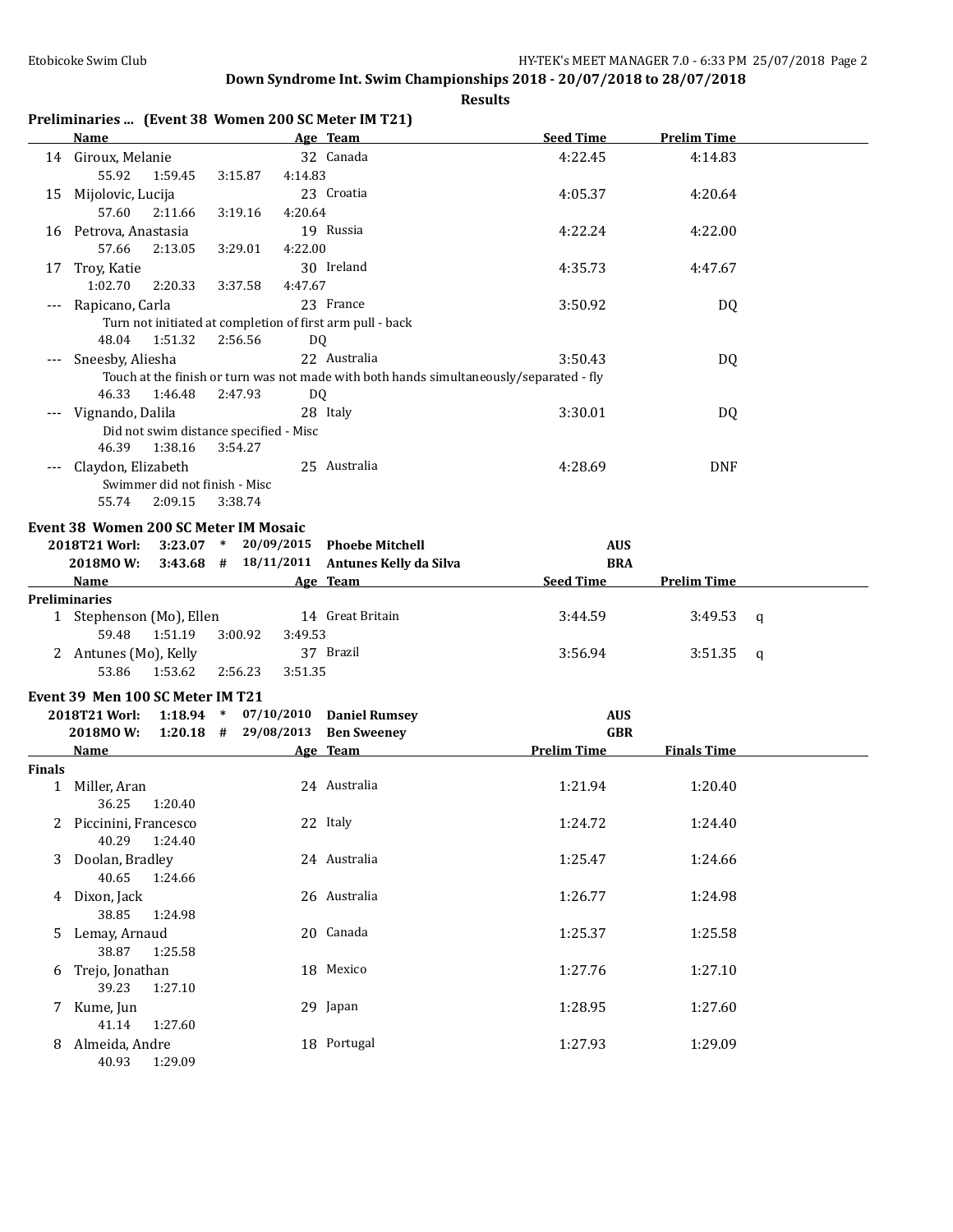|      | Event 39 Men 100 SC Meter IM T21<br>2018T21 Worl: | 1:18.94 * 07/10/2010 Daniel Rumsey |                             | <b>AUS</b>       |                    |              |
|------|---------------------------------------------------|------------------------------------|-----------------------------|------------------|--------------------|--------------|
|      | 2018MO W:                                         | $1:20.18$ # 29/08/2013 Ben Sweeney |                             | <b>GBR</b>       |                    |              |
|      | Name                                              |                                    | Age Team                    | <b>Seed Time</b> | <b>Prelim Time</b> |              |
|      | <b>Preliminaries</b>                              |                                    |                             |                  |                    |              |
|      | 1 Miller, Aran                                    |                                    | 24 Australia                | 1:19.12          | 1:21.94 $q$        |              |
|      | 36.24<br>1:21.94                                  |                                    |                             |                  |                    |              |
|      | 2 Piccinini, Francesco                            |                                    | 22 Italy                    | 1:27.40          | 1:24.72            | $\mathsf{q}$ |
|      | 39.48<br>1:24.72                                  |                                    |                             |                  |                    |              |
|      | 3 Lemay, Arnaud                                   |                                    | 20 Canada                   | 1:27.70          | 1:25.37            | q            |
|      | 38.22<br>1:25.37                                  |                                    |                             |                  |                    |              |
|      | 4 Doolan, Bradley                                 |                                    | 24 Australia                | 1:25.44          | 1:25.47            | $\mathbf q$  |
|      | 40.31<br>1:25.47                                  |                                    |                             |                  |                    |              |
|      | 5 Dixon, Jack                                     |                                    | 26 Australia                | 1:32.18          | 1:26.77            | $\mathsf{q}$ |
|      | 39.40<br>1:26.77                                  |                                    |                             |                  |                    |              |
|      | 6 Trejo, Jonathan                                 |                                    | 18 Mexico                   | 1:27.48          | 1:27.76            | q            |
|      | 39.51<br>1:27.76                                  |                                    |                             |                  |                    |              |
|      | 7 Almeida, Andre                                  |                                    | 18 Portugal                 | 1:29.48          | 1:27.93            | q            |
|      | 39.48<br>1:27.93                                  |                                    |                             |                  |                    |              |
|      | 8 Kume, Jun                                       |                                    | 29 Japan                    | 1:31.29          | 1:28.95            | $\mathbf{q}$ |
|      | 40.59 1:28.95                                     |                                    |                             |                  |                    |              |
|      | 9 0'Neill, Sean                                   |                                    | 34 South Africa             | 1:26.88          | 1:29.22            |              |
|      | 42.98<br>1:29.22                                  |                                    |                             |                  |                    |              |
|      | 10 Henry, Jonathan                                |                                    | 34 Canada                   | 1:31.41          | 1:29.58            |              |
|      | 41.08 1:29.58                                     |                                    |                             |                  |                    |              |
|      | 11 Diogo, Matos                                   |                                    | 18 Portugal                 | 1:30.12          | 1:30.09            |              |
|      | 41.78<br>1:30.09                                  |                                    |                             |                  |                    |              |
|      | 12 Chang, Shinhao                                 |                                    | 18 Japan                    | 1:42.02          | 1:34.31            |              |
|      | 43.86<br>1:34.31                                  |                                    |                             |                  |                    |              |
|      |                                                   |                                    | 24 Great Britain            |                  |                    |              |
|      | 13 Reed, Will<br>44.54<br>1:34.41                 |                                    |                             | 1:37.12          | 1:34.41            |              |
|      |                                                   |                                    |                             |                  |                    |              |
|      | 14 Cahill, Harry                                  |                                    | 21 Australia                | 1:34.90          | 1:35.07            |              |
|      | 44.28<br>1:35.07                                  |                                    |                             |                  |                    |              |
|      | 15 Yashiro, Naoki                                 |                                    | 25 Japan                    | 1:39.95          | 1:35.83            |              |
|      | 16 Lacey, Zac                                     |                                    | 17 Great Britain            | 1:34.14          | 1:35.88            |              |
|      | 41.43<br>1:35.88                                  |                                    |                             |                  |                    |              |
|      | 17 Roldan Martinez, Angel                         |                                    | 23 Spain                    | 1:32.17          | 1:38.15            |              |
|      | 42.50 1:38.15                                     |                                    |                             |                  |                    |              |
|      | 18 Dupuis, Samuel                                 |                                    | 22 Canada                   | 1:40.81          | 1:38.55            |              |
|      | 48.76<br>1:38.55                                  |                                    |                             |                  |                    |              |
| 19   | Robinson, Tyler                                   |                                    | 17 Canada                   | 2:08.78          | 1:38.84            |              |
|      | 42.53<br>1:38.84                                  |                                    |                             |                  |                    |              |
| 20   | Mains, Trevor                                     |                                    | 28 Canada                   | 1:48.64          | 1:42.89            |              |
|      | 45.16<br>1:42.89                                  |                                    |                             |                  |                    |              |
|      | 21 Lake, Will                                     |                                    | 20 Great Britain            | 1:41.31          | 1:43.93            |              |
|      | 45.46<br>1:43.93                                  |                                    |                             |                  |                    |              |
| 22   | Stewart, Adam                                     |                                    | 33 Gibralter                | 1:46.09          | 1:45.21            |              |
|      | 48.64<br>1:45.21                                  |                                    |                             |                  |                    |              |
| 23 - | Loik, Kaspar Paul                                 |                                    | 17 Estonia                  | 1:44.16          | 1:46.71            |              |
|      | 50.31<br>1:46.71                                  |                                    |                             |                  |                    |              |
| 24.  | Drumright, Luke                                   |                                    | 20 United States of America | 1:41.73          | 1:47.24            |              |
|      | 54.88<br>1:47.24                                  |                                    |                             |                  |                    |              |
| 25   | Hughes, Ross                                      |                                    | 33 Australia                | 1:51.45          | 1:50.60            |              |
|      | 52.99<br>1:50.60                                  |                                    |                             |                  |                    |              |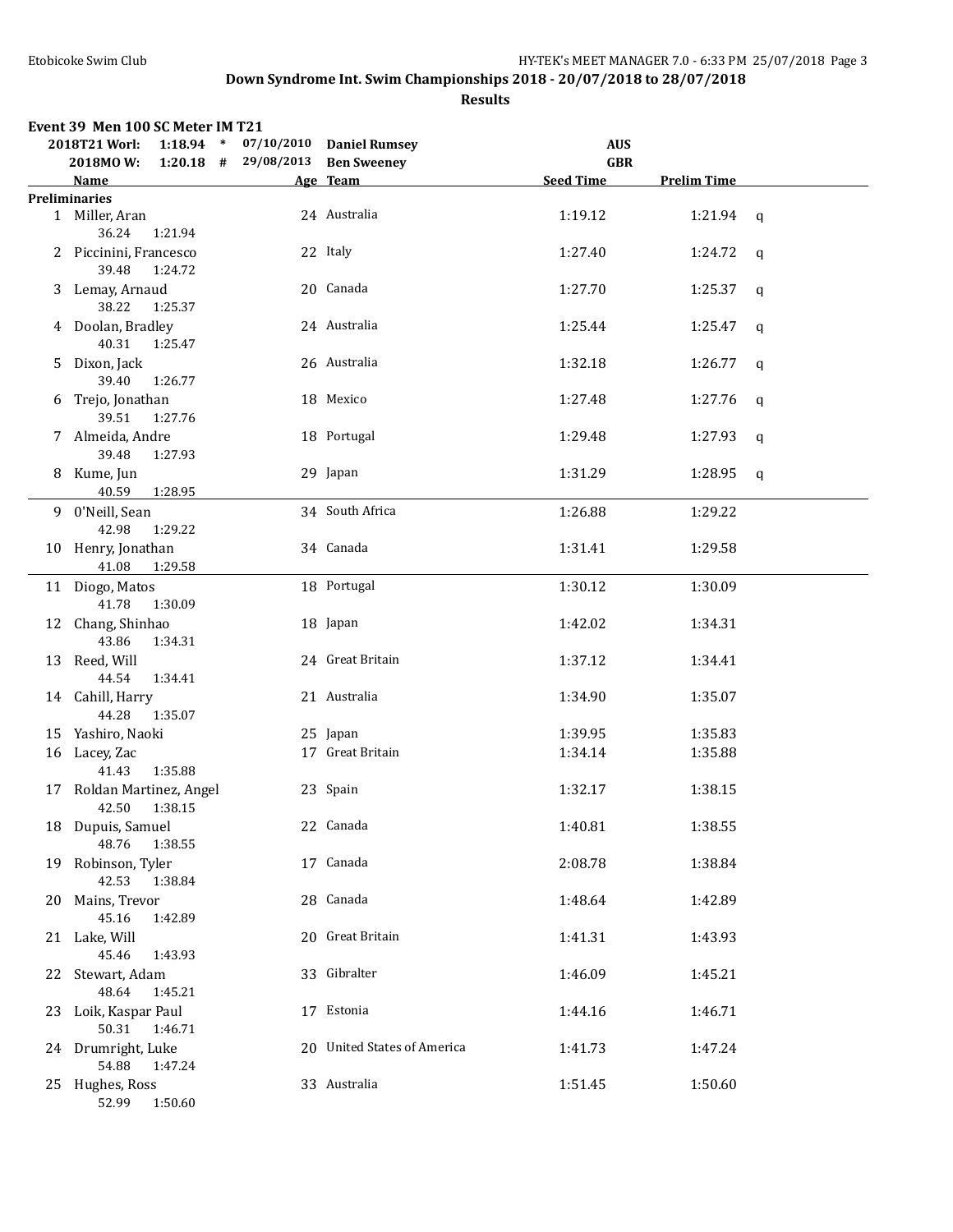|               | Preliminaries  (Event 39 Men 100 SC Meter IM T21)  |                                      |                                                                                         |                                  |                    |
|---------------|----------------------------------------------------|--------------------------------------|-----------------------------------------------------------------------------------------|----------------------------------|--------------------|
|               | <b>Name</b>                                        |                                      | Age Team                                                                                | <b>Seed Time</b>                 | <b>Prelim Time</b> |
|               | 26 Donovan, Glenn<br>56.31<br>2:00.92              |                                      | 21 United States of America                                                             | 1:58.96                          | 2:00.92            |
| 27            | Kikuchi*, Kenta                                    |                                      | 26 Japan                                                                                | 1:50.79                          | 2:04.70            |
| $---$         | Tully, Eoin                                        |                                      | 18 Ireland                                                                              | 1:48.11                          | DQ                 |
|               | 47.82<br>DQ.                                       |                                      | Swimmer not on back upon leaving the wall after the turn - back                         |                                  |                    |
|               | Hughes, Dylan                                      |                                      | 15 Great Britain                                                                        | 1:47.15                          | DQ                 |
|               |                                                    |                                      | Incorrect stroke order IM(Fly,Back,Br,Fr) Relay(Back,Br,Fly,Fr) - IM                    |                                  |                    |
|               | 55.56<br>DQ.                                       |                                      |                                                                                         |                                  |                    |
|               | O'Brien, Liam                                      |                                      | 20 Canada                                                                               | 1:52.53                          | DQ                 |
|               | 45.30<br>DQ                                        |                                      | Touch at the finish or turn was not made with both hands simultaneously/separated - fly |                                  |                    |
|               | Event 39 Men 100 SC Meter IM Mosaic                |                                      |                                                                                         |                                  |                    |
|               | 1:18.94<br>2018T21 Worl:<br>$\ast$                 | 07/10/2010                           | <b>Daniel Rumsey</b>                                                                    | <b>AUS</b>                       |                    |
|               | $1:20.18$ #<br>2018MOW:                            | 29/08/2013                           | <b>Ben Sweeney</b>                                                                      | <b>GBR</b>                       |                    |
|               | Name                                               |                                      | Age Team                                                                                | <b>Prelim Time</b>               | <b>Finals Time</b> |
| <b>Finals</b> |                                                    |                                      |                                                                                         |                                  |                    |
|               | 1 Geurts (Mo), Hidde<br>35.57<br>1:15.11           |                                      | 23 Canada                                                                               | 1:14.81                          | $1:15.11*$         |
|               | 2 Fujimoto (Mo), Yo<br>41.70<br>1:24.64            |                                      | 24 Japan                                                                                | 1:25.31                          | 1:24.64            |
|               | 3 Walt de Klerk (Mo), Johannes<br>46.69<br>1:38.31 |                                      | 37 South Africa                                                                         | 1:38.99                          | 1:38.31            |
|               |                                                    |                                      |                                                                                         |                                  |                    |
|               | Event 39 Men 100 SC Meter IM Mosaic                |                                      |                                                                                         |                                  |                    |
|               | 1:18.94<br>2018T21 Worl:<br>$\ast$                 | 07/10/2010<br>$1:20.18$ # 29/08/2013 | <b>Daniel Rumsey</b>                                                                    | <b>AUS</b>                       |                    |
|               | 2018MOW:<br>Name                                   |                                      | <b>Ben Sweeney</b><br>Age Team                                                          | <b>GBR</b><br><b>Seed Time</b>   | <b>Prelim Time</b> |
|               | <b>Preliminaries</b>                               |                                      |                                                                                         |                                  |                    |
|               | 1 Geurts (Mo), Hidde<br>35.28<br>1:14.81           |                                      | 23 Canada                                                                               | 1:18.70                          | 1:14.81 $*$ q      |
|               | 2 Fujimoto (Mo), Yo                                |                                      | 24 Japan                                                                                | 1:25.24                          | 1:25.31<br>q       |
|               | 42.16 1:25.31                                      |                                      |                                                                                         |                                  |                    |
|               | 3 Walt de Klerk (Mo), Johannes<br>46.32<br>1:38.99 |                                      | 37 South Africa                                                                         | 1:41.95                          | 1:38.99<br>q       |
|               |                                                    |                                      |                                                                                         |                                  |                    |
|               | Event 40 Women 50 SC Meter Butterfly T21           |                                      |                                                                                         |                                  |                    |
|               | 2018T21 Worl:<br>38.95<br>$\ast$                   | 06/10/2010<br>17/11/2012             | <b>Tahnee Afuhaamango</b>                                                               | <b>AUS</b>                       |                    |
|               | 2018MOW:<br>45.64 #<br><b>Name</b>                 |                                      | Antunes Kelly da Silva<br>Age Team                                                      | <b>BRA</b><br><b>Prelim Time</b> | <b>Finals Time</b> |
| <b>Finals</b> |                                                    |                                      |                                                                                         |                                  |                    |
| $\mathbf{1}$  | Renou, Cleo                                        |                                      | 16 France                                                                               | 44.90                            | 42.31#             |
| 2             | Bresciani, Maria                                   |                                      | 22 Italy                                                                                | 44.73                            | 42.70#             |
| 3             | Schlenner, Ashley-Kate                             |                                      | 26 Australia                                                                            | 43.49                            | 43.12#             |
| 4             | De Loera, Michelle                                 | 21                                   | Mexico                                                                                  | 44.43                            | 43.14#             |
| 5             | Morishita*, Ayako                                  |                                      | 21 Japan                                                                                | 45.06                            | 44.01#             |
| 6             | Kerby, Caitlin                                     |                                      | 23 Australia                                                                            | 45.63                            | 44.83#             |
| 7             | Veloz, Paola                                       | 26                                   | Mexico                                                                                  | 45.11                            | 45.43#             |
| 8             | Lane, Julia                                        |                                      | 18 Canada                                                                               | 45.62                            | 47.82              |
|               |                                                    |                                      |                                                                                         |                                  |                    |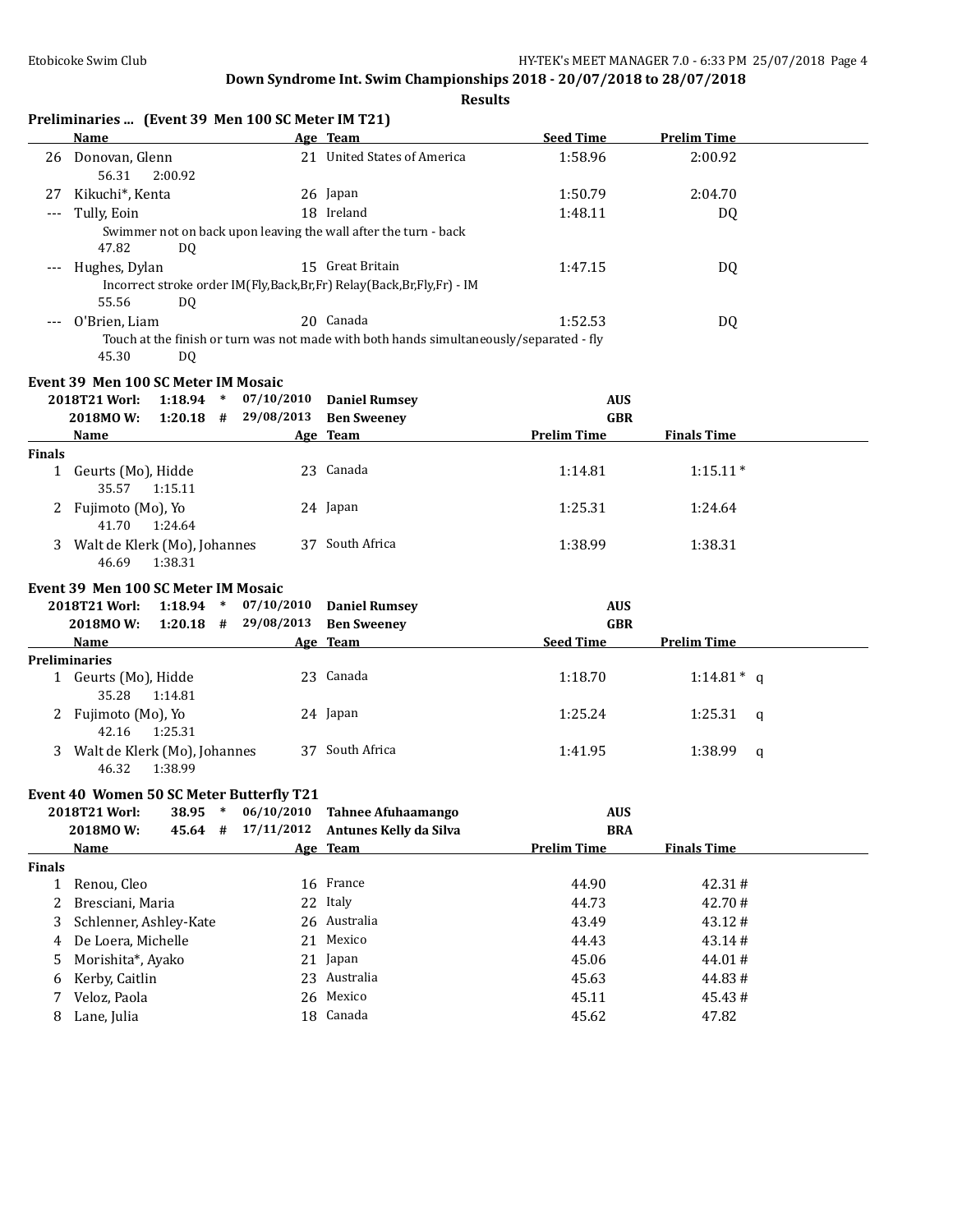|              | Event 40 Women 50 SC Meter Butterfly T21 |            |                                 |                  |                    |
|--------------|------------------------------------------|------------|---------------------------------|------------------|--------------------|
|              | 38.95 *<br>2018T21 Worl:                 | 06/10/2010 | <b>Tahnee Afuhaamango</b>       | <b>AUS</b>       |                    |
|              | 2018MOW:<br>45.64<br>#                   | 17/11/2012 | Antunes Kelly da Silva          | <b>BRA</b>       |                    |
|              | <b>Name</b>                              |            | Age Team                        | <b>Seed Time</b> | <b>Prelim Time</b> |
|              | <b>Preliminaries</b>                     |            |                                 |                  |                    |
| $\mathbf{1}$ | Schlenner, Ashley-Kate                   |            | 26 Australia                    | 48.51            | 43.49#a            |
| 2            | De Loera, Michelle                       |            | 21 Mexico                       | 45.91            | 44.43#q            |
| 3            | Bresciani, Maria                         |            | 22 Italy                        | 40.23            | 44.73#q            |
| 4            | Renou, Cleo                              |            | 16 France                       | 43.53            | 44.90#q            |
| 5            | Morishita*, Ayako                        |            | 21 Japan                        | 43.14            | 45.06#q            |
| 6            | Veloz, Paola                             | 26         | Mexico                          | 49.90            | 45.11# q           |
| 7            | Lane, Julia                              | 18         | Canada                          | 46.64            | 45.62#q            |
| 8            | Kerby, Caitlin                           |            | 23 Australia                    | 49.22            | 45.63#q            |
| 9            | Torres, Diana                            |            | 19 Portugal                     | 46.96            | 46.76              |
| 10           | Sneesby, Aliesha                         |            | 22 Australia                    | 46.56            | 47.81              |
| 11           | Okamura, Miyuki                          |            | 30 Japan                        | 46.91            | 48.06              |
| 12           | Anderton, Taylor                         |            | 23 Australia                    | 48.54            | 48.85              |
| 13           | Oosthuizen, Rentia                       | 26         | South Africa                    | 55.88            | 49.28              |
| 14           | Reis, Filipa                             | 18         | Portugal                        | 52.92            | 49.36              |
| 15           | Giroux, Melanie                          |            | 32 Canada                       | 48.70            | 49.72              |
| 16           | Thompson, Helen                          |            | 15 Great Britain                | 53.70            | 51.32              |
| 17           | Scherder, Maggie                         |            | 15 United States of America     | 59.63            | 51.77              |
| 18           | Vazhenin, Katya                          |            | 14 United States of America     | 57.92            | 51.92              |
| 19           | Van Housen, Allison                      |            | 15 United States of America     | 48.55            | 51.96              |
| $*20$        | Fox, Madeline                            |            | 20 Australia                    | 54.63            | 52.12              |
| $*20$        | Garrett, Florence                        |            | 25 Great Britain                | 51.98            | 52.12              |
| 22           | Dunning, Stephnie                        |            | 27 Australia                    | 53.54            | 52.30              |
| 23           | Bergquist, Lauren                        | 19         | <b>United States of America</b> | 52.82            | 52.40              |
| 24           | Ounmaa, Ingel                            | 29         | Estonia                         | 56.06            | 52.67              |
| 25           | Yap, Mei Lin                             |            | 30 Ireland                      | 54.40            | 52.92              |
| 26           | Unrinin, Mako                            | 19         | Japan                           | 53.91            | 53.43              |
| 27           | Wilson, Abby                             |            | 26 Canada                       | 55.87            | 53.84              |
| 28           | Yung*, Yan Yi                            |            | 15 Hong Kong                    | 1:06.00          | 54.41              |
| 29           | Itou, Yuki                               | 28         | Japan                           | 58.31            | 54.50              |
| 30           | Crawford, Lily                           |            | 19 Australia                    | 53.68            | 55.02              |
| 31           | Martin, Kathryn                          | 19         | Great Britain                   | 59.14            | 55.26              |
| 32           | Logan, Laura                             |            | 24 Great Britain                | 57.24            | 55.34              |
| 33           | Janse vanRensburg, Minke                 |            | 13 South Africa                 | 1:03.93          | 56.41              |
| 34           | MacLeod, Jordan                          | 25         | Canada                          | 1:05.05          | 57.15              |
| 35           | Smith, Tiffany                           | 33         | Australia                       | 59.75            | 57.19              |
| 36           | Claydon, Elizabeth                       | 25         | Australia                       | 54.14            | 57.34              |
| 37           | Harvey, Jade                             | 14         | Canada                          | 1:01.69          | 57.96              |
| 38           | Caron-Guay, Sara                         | 15         | Canada                          | 53.57            | 58.21              |
| 39           | Yan*, Pui Man                            | 27         | Hong Kong                       | 1:02.00          | 58.26              |
| 40           | McCrindle, Cerys                         | 16         | Great Britain                   | 53.94            | 58.53              |
| 41           | Nikolaeva, Natalia                       | 15         | Russia                          | 1:05.64          | 59.14              |
| 42           | Certain, Renata                          | 42         | Brazil                          | 1:03.51          | 1:03.32            |
| 43           | Franca, Helena                           | 28         | Brazil                          | 1:09.06          | 1:04.56            |
| 44           | Nakamura*, Mami                          | 33         | Japan                           | 1:09.86          | 1:07.64            |
| 45           | Trevor, Caitlin                          | 15         | <b>United States of America</b> | 1:08.92          | 1:08.53            |
| 46           | Okunishi*, Mae                           |            | 22 Japan                        | 1:05.06          | 1:08.82            |
| 47           | Cortes, Sofia                            |            | 20 Costa Rica                   | 1:08.12          | 1:09.59            |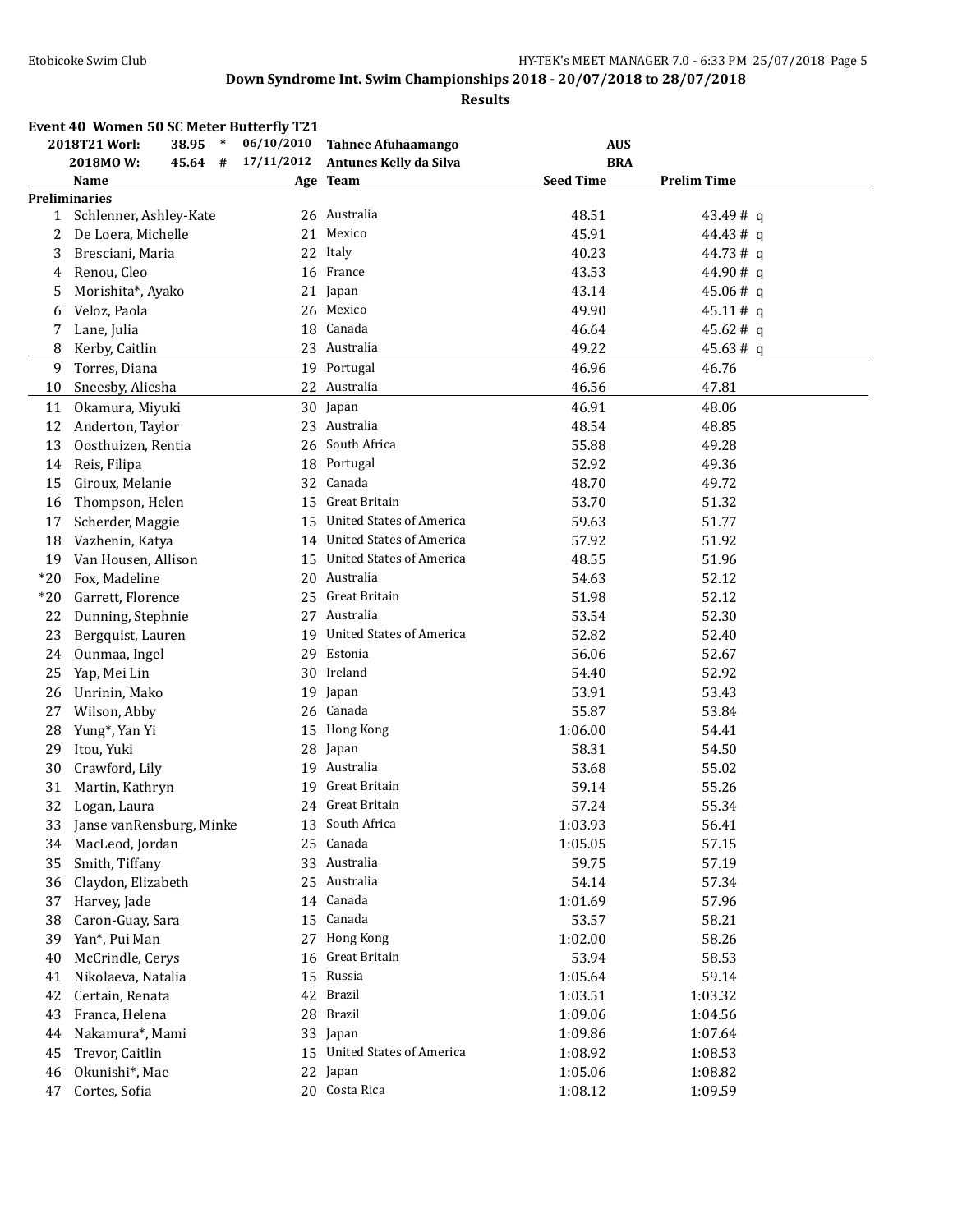|               | Preliminaries  (Event 40 Women 50 SC Meter Butterfly T21)<br>Name           |                                  | Age Team                                            | <b>Seed Time</b>         | <b>Prelim Time</b> |              |
|---------------|-----------------------------------------------------------------------------|----------------------------------|-----------------------------------------------------|--------------------------|--------------------|--------------|
| 48            | Leung*, Sio In                                                              |                                  | 34 Macao                                            | 1:10.00                  | 1:17.51            |              |
|               |                                                                             |                                  |                                                     |                          |                    |              |
|               | Event 40 Women 50 SC Meter Butterfly Mosaic                                 |                                  |                                                     |                          |                    |              |
|               | 2018T21 Worl:<br>2018MOW:<br>45.64 #                                        | 38.95 * 06/10/2010<br>17/11/2012 | <b>Tahnee Afuhaamango</b><br>Antunes Kelly da Silva | <b>AUS</b><br><b>BRA</b> |                    |              |
|               | Name                                                                        |                                  | Age Team                                            | <b>Seed Time</b>         | <b>Prelim Time</b> |              |
|               | <b>Preliminaries</b>                                                        |                                  |                                                     |                          |                    |              |
|               | 1 Antunes (Mo), Kelly                                                       |                                  | 37 Brazil                                           | 50.75                    | 48.07              | q            |
|               | 2 Magee (Mo), Erin                                                          | 25                               | Canada                                              | 54.82                    | 53.60              | $\mathbf q$  |
|               |                                                                             |                                  |                                                     |                          |                    |              |
|               | Event 41 Men 50 SC Meter Backstroke T21<br>2018T21 Worl:<br>35.96<br>$\ast$ | 24/06/2017                       | <b>Aran Miller</b>                                  | <b>AUS</b>               |                    |              |
|               | 2018MOW:<br>$33.28$ #                                                       | 07/10/2010                       | <b>Michael Qing</b>                                 | <b>CAN</b>               |                    |              |
|               | Name                                                                        |                                  | Age Team                                            | <b>Prelim Time</b>       | <b>Finals Time</b> |              |
| <b>Finals</b> |                                                                             |                                  |                                                     |                          |                    |              |
|               | 1 Miller, Aran                                                              |                                  | 24 Australia                                        | 38.36                    | 37.45              |              |
| 2             | Pinnerup, Nis Heide                                                         |                                  | 26 Denmark                                          | 38.33                    | 37.75              |              |
| 3             | Serrano Correoso, Luis                                                      |                                  | 29 Spain                                            | 38.42                    | 37.90              |              |
| $^*4$         | Santos, Filipe                                                              |                                  | 30 Portugal                                         | 41.16                    | 39.79              |              |
| $^*4$         | Holmes, Mark                                                                |                                  | 35 Great Britain                                    | 40.10                    | 39.79              |              |
| 6             | Els, Jan-Herman                                                             | 18                               | South Africa                                        | 40.32                    | 40.55              |              |
| 7             | Lemay, Arnaud                                                               | 20                               | Canada                                              | 41.00                    | 41.24              |              |
| 8             | Almeida, Andre                                                              | 18                               | Portugal                                            | 41.64                    | 41.64              |              |
|               |                                                                             |                                  |                                                     |                          |                    |              |
|               | Event 41 Men 50 SC Meter Backstroke T21                                     |                                  |                                                     |                          |                    |              |
|               | 2018T21 Worl:<br>35.96<br>$\ast$                                            | 24/06/2017<br>07/10/2010         | <b>Aran Miller</b>                                  | <b>AUS</b>               |                    |              |
|               | 2018MOW:<br>33.28 #                                                         |                                  | <b>Michael Qing</b>                                 | <b>CAN</b>               |                    |              |
|               |                                                                             |                                  |                                                     |                          |                    |              |
|               | Name                                                                        |                                  | Age Team                                            | <b>Seed Time</b>         | <b>Prelim Time</b> |              |
|               | <b>Preliminaries</b>                                                        |                                  |                                                     |                          |                    |              |
| $\mathbf{1}$  | Pinnerup, Nis Heide                                                         |                                  | 26 Denmark                                          | 39.50                    | 38.33              | q            |
| 2             | Miller, Aran                                                                |                                  | 24 Australia                                        | 35.95                    | 38.36              | q            |
| 3             | Serrano Correoso, Luis                                                      |                                  | 29 Spain                                            | 39.07                    | 38.42              | q            |
| 4             | Holmes, Mark                                                                |                                  | 35 Great Britain                                    | 40.51                    | 40.10              | q            |
| 5             | Els, Jan-Herman                                                             |                                  | 18 South Africa                                     | 47.70                    | 40.32              | q            |
| 6             | Lemay, Arnaud                                                               |                                  | 20 Canada                                           | 43.89                    | 41.00              | q            |
| 7             | Santos, Filipe                                                              |                                  | 30 Portugal                                         | 41.14                    | 41.16              | $\mathbf{q}$ |
| 8             | Almeida, Andre                                                              |                                  | 18 Portugal                                         | 42.87                    | 41.64              | $\mathbf q$  |
|               | 9 Piccinini, Francesco                                                      |                                  | 22 Italy                                            | 40.70                    | 41.71              |              |
| 10            | Doolan, Bradley                                                             |                                  | 24 Australia                                        | 40.85                    | 41.76              |              |
| 11            | Di Silverio, Marco                                                          |                                  | 21 Italy                                            | 42.17                    | 42.20              |              |
| 12            | Humphries, Harry                                                            |                                  | 18 Great Britain                                    | 43.59                    | 42.28              |              |
| 13            | Jurries, Joey                                                               |                                  | 15 United States of America                         | 45.89                    | 42.68              |              |
| 14            | Lacey, Zac                                                                  | 17                               | Great Britain                                       | 44.09                    | 42.72              |              |
| 15            | English, Robbie                                                             | 16                               | Ireland                                             | 49.50                    | 42.85              |              |
| 16            | Murai, Kaito                                                                | 21                               | Japan                                               | 47.03                    | 42.92              |              |
| 17            | Booysen, Russell                                                            | 23                               | Australia                                           | 43.87                    | 43.34              |              |
| 18            | Hermosillo, Carlos                                                          | 23                               | Mexico                                              | 44.35                    | 43.50              |              |
| 19            | Chan*, Hoi Chiu                                                             | 30                               | Hong Kong                                           | 45.12                    | 43.98              |              |
| 20            | Hernandez, Andres                                                           | 27                               | <b>United States of America</b>                     | 46.52                    | 44.15              |              |
| 21<br>22      | Diogo, Matos<br>Roldan Martinez, Angel                                      | 18<br>23                         | Portugal<br>Spain                                   | 43.45<br>41.85           | 44.82<br>45.73     |              |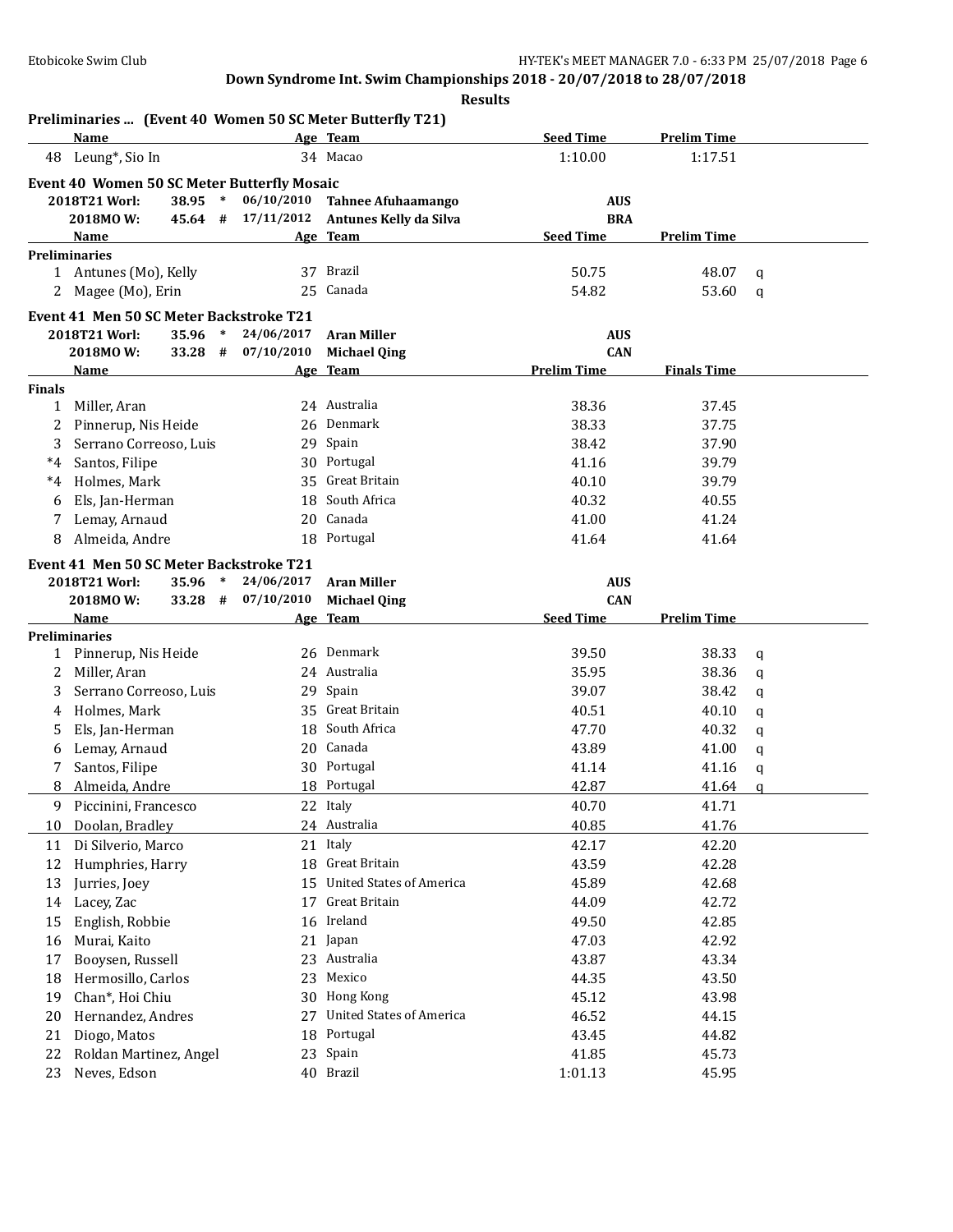**Results**

## **Preliminaries ... (Event 41 Men 50 SC Meter Backstroke T21)**

|               | <b>Name</b>                                              |            | Age Team                    | <b>Seed Time</b>   | <b>Prelim Time</b> |  |
|---------------|----------------------------------------------------------|------------|-----------------------------|--------------------|--------------------|--|
| 24            | Cody*, Liam                                              |            | 29 Ireland                  | 48.04              | 46.00              |  |
| 25            | Ploomipuu, Vahur                                         | 28         | Estonia                     | 53.06              | 46.05              |  |
| 26            | 0'Neill, Sean                                            |            | 34 South Africa             | 44.62              | 46.55              |  |
| 27            | Vieira, Jose                                             |            | 35 Portugal                 | 48.55              | 46.99              |  |
| 28            | Telfer, Zac                                              |            | 22 Australia                | 47.11              | 47.06              |  |
| 29            | Boyce, Steven                                            |            | 33 Great Britain            | 46.14              | 47.31              |  |
| 30            | O'Brien, Liam                                            |            | 20 Canada                   | 51.34              | 47.98              |  |
| 31            | Ashe*, Eoghan                                            |            | 15 Ireland                  | 49.35              | 48.22              |  |
| 32            | Antum, Henrique                                          |            | 20 Brazil                   | 49.19              | 48.58              |  |
| 33            | Robinson, Tyler                                          |            | 17 Canada                   | 52.96              | 48.69              |  |
| 34            | Mains, Trevor                                            | 28         | Canada                      | 49.80              | 48.96              |  |
| 35            | Oliveira, Davi                                           |            | 15 Brazil                   | 1:00.76            | 49.35              |  |
| 36            | Masaki*, Endo                                            |            | 16 Japan                    | 57.46              | 50.75              |  |
| 37            | Suter, Joe                                               |            | 24 United States of America | 57.48              | 51.24              |  |
| 38            | Bray, Fintan                                             |            | 23 Ireland                  | 54.17              | 51.77              |  |
|               |                                                          |            | 19 Canada                   |                    |                    |  |
| 39            | Weaver, Patrick                                          |            | 22 Denmark                  | 53.89              | 51.79              |  |
| 40            | Nielsen, Oliver Roug                                     |            |                             | 53.92              | 51.85              |  |
| 41            | Hughes, Dylan                                            | 15         | Great Britain               | 50.48              | 52.86              |  |
| 42            | Ishibashi*, Kohaku                                       |            | 15 Japan                    | 59.06              | 52.97              |  |
| 43            | Tully, Eoin                                              |            | 18 Ireland                  | 55.49              | 53.16              |  |
| 44            | McDonnelll, Christopher                                  |            | 26 Great Britain            | 53.55              | 53.76              |  |
| 45            | Raddings, Thomas                                         |            | 20 Great Britain            | 51.09              | 54.34              |  |
| 46            | Hughes, Ross                                             |            | 33 Australia                | 58.37              | 57.50              |  |
| 47            | Walsh*, Stephen                                          |            | 30 Ireland                  | 1:01.97            | 58.07              |  |
| 48            | Browning, Will                                           |            | 16 Great Britain            | 54.90              | 58.10              |  |
| 49            | Leong, Ka Weng                                           |            | 27 Macao                    | 55.00              | 59.78              |  |
| 50            | Mesen, Maurico                                           |            | 24 Costa Rica               | 1:01.15            | 1:02.79            |  |
| ---           | Badea, Bogdan Valentin                                   |            | 17 Romania                  | 1:02.00            | DQ                 |  |
|               | Swimmer not on back upon leaving the wall after the turn |            |                             |                    |                    |  |
| ---           | Lyons, Jack                                              |            | 15 Great Britain            | 54.12              | DQ                 |  |
|               | Swimmer did not finish whilst on the back                |            |                             |                    |                    |  |
| --- 1         | Troka, Gersi                                             |            | 17 Albania                  | 46.00              | DQ                 |  |
|               | Swimmer not on back upon leaving the wall after the turn |            |                             |                    |                    |  |
|               | Event 41 Men 50 SC Meter Backstroke Mosaic               |            |                             |                    |                    |  |
|               | 2018T21 Worl:<br>35.96<br>$\ast$                         | 24/06/2017 | <b>Aran Miller</b>          | <b>AUS</b>         |                    |  |
|               | 33.28 #<br>2018MOW:                                      | 07/10/2010 | <b>Michael Qing</b>         | <b>CAN</b>         |                    |  |
|               | <b>Name</b>                                              |            | Age Team                    | <b>Prelim Time</b> | <b>Finals Time</b> |  |
| <b>Finals</b> |                                                          |            |                             |                    |                    |  |
| 1             | Qing (Mo), Michael                                       |            | 25 Canada                   | 33.23              | 32.99#             |  |
| 2             | Aimore (Mo), Caique                                      |            | 25 Brazil                   | 37.71              | 37.50              |  |
| 3             | Stonebank(Mo), Harvey                                    | 13         | Great Britain               | 40.66              | 41.29              |  |
| 4             | Walker (Mo), Matthew                                     |            | 29 Australia                | 47.28              | 42.91              |  |
| 5             | Fung* (Mo), Tsz Chun                                     |            | 18 Hong Kong                | 1:03.13            | 1:05.17            |  |
|               | Event 41 Men 50 SC Meter Backstroke Mosaic               |            |                             |                    |                    |  |
|               | 2018T21 Worl:<br>35.96<br>$\ast$                         | 24/06/2017 | <b>Aran Miller</b>          | <b>AUS</b>         |                    |  |
|               | 2018MOW:<br>33.28<br>#                                   | 07/10/2010 | <b>Michael Qing</b>         | <b>CAN</b>         |                    |  |
|               | <u>Name</u>                                              |            | <u>Age Team</u>             | <b>Seed Time</b>   | <b>Prelim Time</b> |  |
|               | <b>Preliminaries</b>                                     |            |                             |                    |                    |  |
| 1             | Qing (Mo), Michael                                       |            | 25 Canada                   | 34.28              | 33.23# q           |  |
|               | 2 Aimore (Mo), Caique                                    |            | 25 Brazil                   | 35.91              | 37.71<br>q         |  |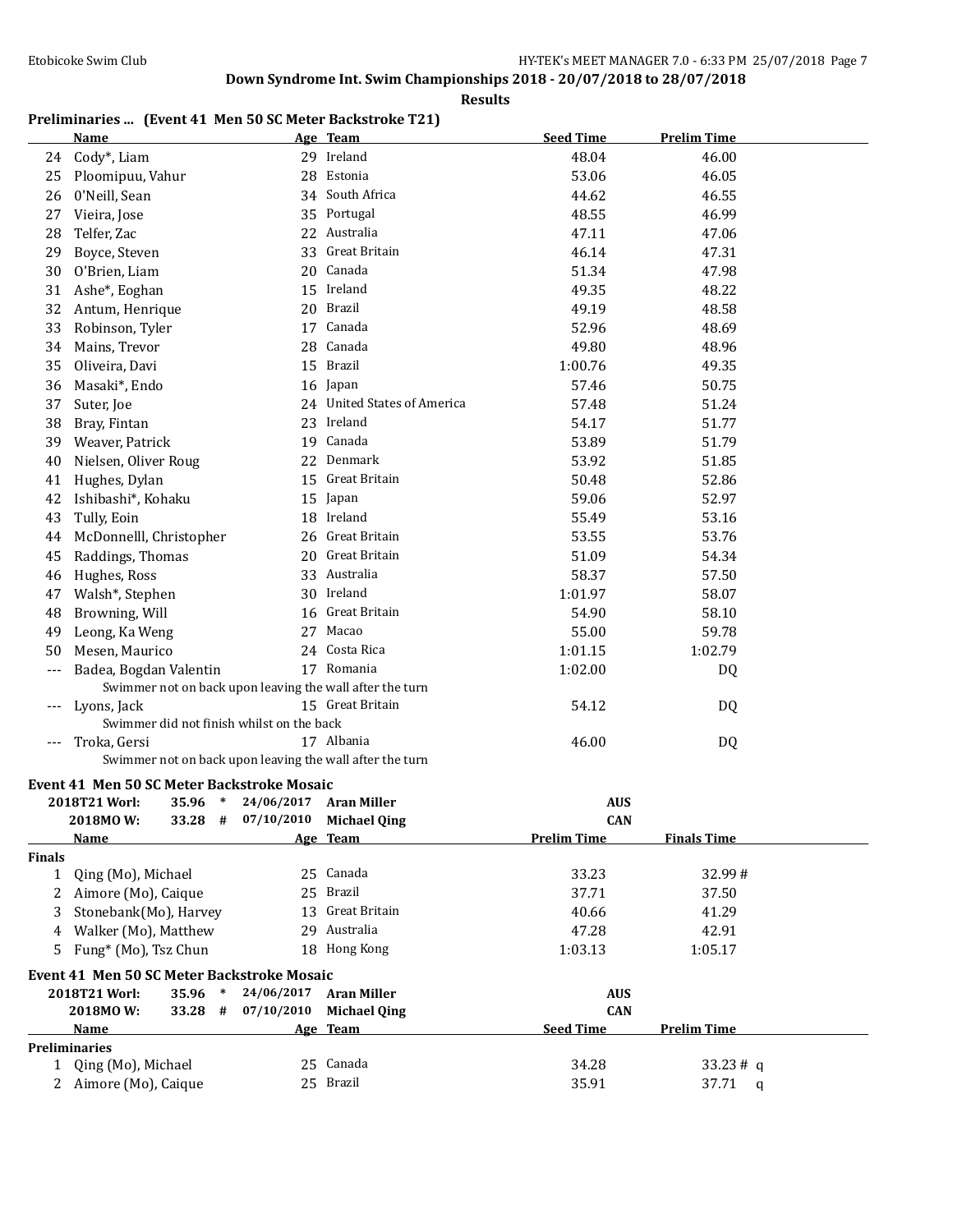|        | Name                                                     |            | Age Team                              | <b>Seed Time</b>   | <b>Prelim Time</b>      |
|--------|----------------------------------------------------------|------------|---------------------------------------|--------------------|-------------------------|
|        | 3 Stonebank(Mo), Harvey                                  |            | 13 Great Britain                      | 43.72              | 40.66<br>$\mathbf q$    |
|        | 4 Walker (Mo), Matthew                                   |            | 29 Australia                          | 45.67              | 47.28<br>$\mathsf{q}$   |
| 5.     | Fung* (Mo), Tsz Chun                                     |            | 18 Hong Kong                          | 1:02.18            | 1:03.13<br>$\mathsf{q}$ |
| $---$  | Garcia (Mo), Jesus                                       |            | 20 Mexico                             | 38.39              | DQ                      |
|        | Swimmer not on back upon leaving the wall after the turn |            |                                       |                    |                         |
|        | Event 42 Women 100 SC Meter Backstroke T21               |            |                                       |                    |                         |
|        | 2018T21 Worl:                                            |            | 1:30.70 * 28/09/2013 Phoebe Mitchell  | <b>AUS</b>         |                         |
|        | 2018MOW:                                                 |            | 1:41.99 # 24/03/2018 Ellen Stephenson | <b>GBR</b>         |                         |
|        | Name                                                     |            | Age Team                              | <b>Prelim Time</b> | <b>Finals Time</b>      |
| Finals |                                                          |            |                                       |                    |                         |
|        | 1 Mitchell, Phoebe<br>45.34<br>1:32.79                   |            | 26 Australia                          | 1:35.89            | 1:32.79#                |
|        | 2 Esamilla, Mariana<br>46.12<br>1:35.24                  |            | 23 Mexico                             | 1:36.26            | 1:35.24#                |
|        | 3 Scherder, Maggie<br>50.97<br>1:44.07                   |            | 15 United States of America           | 1:45.94            | 1:44.07                 |
|        | 4 Vignando, Dalila<br>50.85<br>1:44.81                   |            | 28 Italy                              | 1:45.89            | 1:44.81                 |
| 5.     | Faithfull, Caroline                                      |            | 24 Great Britain                      | 1:46.05            | 1:45.85                 |
| 6      | Rein, Maria<br>52.30<br>1:46.51                          |            | 19 Estonia                            | 1:47.55            | 1:46.51                 |
|        | 7 Lane, Julia<br>50.72<br>1:47.01                        |            | 18 Canada                             | 1:47.69            | 1:47.01                 |
| 8      | Oosthuizen, Rentia<br>52.98<br>1:48.37                   |            | 26 South Africa                       | 1:47.54            | 1:48.37                 |
|        | Event 42 Women 100 SC Meter Backstroke T21               |            |                                       |                    |                         |
|        | $1:30.70$ *<br>2018T21 Worl:                             | 28/09/2013 | <b>Phoebe Mitchell</b>                | <b>AUS</b>         |                         |
|        | 2018MOW:                                                 |            | 1:41.99 # 24/03/2018 Ellen Stephenson | <b>GBR</b>         |                         |
|        | Name                                                     |            | Age Team                              | <b>Seed Time</b>   | <b>Prelim Time</b>      |
|        | <b>Preliminaries</b>                                     |            |                                       |                    |                         |
|        | 1 Mitchell, Phoebe<br>46.74<br>1:35.89                   |            | 26 Australia                          | 1:34.21            | 1:35.89#q               |
|        | 2 Esamilla, Mariana<br>46.38<br>1:36.26                  |            | 23 Mexico                             | 1:44.59            | 1:36.26#q               |
|        | 3 Vignando, Dalila<br>51.59 1:45.89                      |            | 28 Italy                              | 1:49.10            | $1:45.89$ q             |
|        | 4 Scherder, Maggie<br>51.30<br>1:45.94                   |            | 15 United States of America           | 1:46.15            | 1:45.94 $q$             |
|        | 5 Faithfull, Caroline<br>52.36<br>1:46.05                |            | 24 Great Britain                      | 1:49.26            | 1:46.05<br>q            |
| 6      | Oosthuizen, Rentia<br>53.77<br>1:47.54                   |            | 26 South Africa                       | 2:00.85            | 1:47.54<br>q            |
| 7.     | Rein, Maria<br>52.81<br>1:47.55                          |            | 19 Estonia                            | 1:50.96            | 1:47.55<br>q            |
| 8.     | Lane, Julia<br>50.66<br>1:47.69                          |            | 18 Canada                             | 1:44.62            | 1:47.69<br>q            |
| 9.     | Torres, Diana<br>52.80<br>1:49.55                        |            | 19 Portugal                           | 1:46.43            | 1:49.55                 |
| 10     | Martin, Kathryn                                          |            | 19 Great Britain                      | 1:51.19            | 1:51.00                 |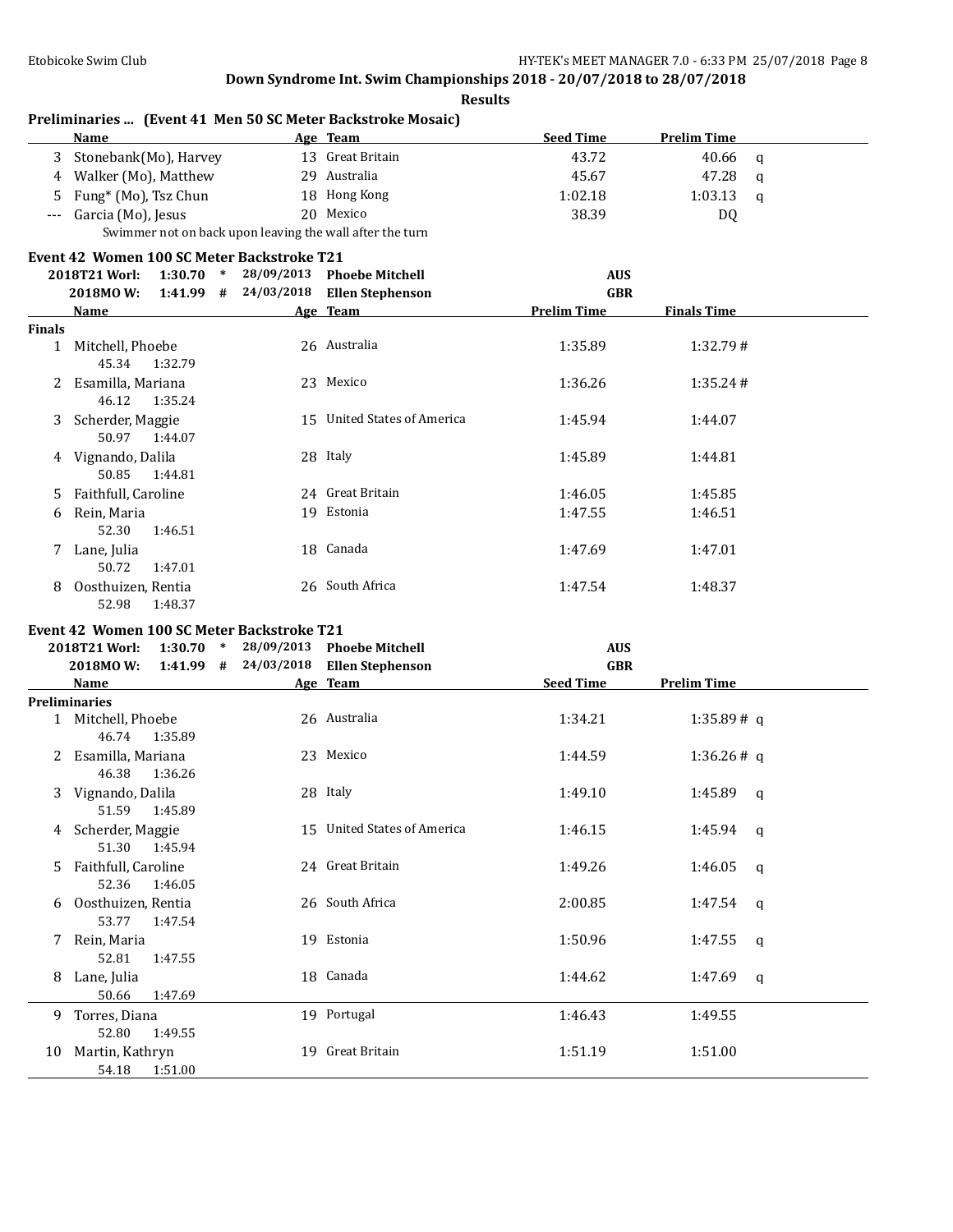## **Results Preliminaries ... (Event 42 Women 100 SC Meter Backstroke T21)**

|        | <b>Name</b>                                                                                                             |                          | Age Team                                          | <b>Seed Time</b>                             | <b>Prelim Time</b> |  |
|--------|-------------------------------------------------------------------------------------------------------------------------|--------------------------|---------------------------------------------------|----------------------------------------------|--------------------|--|
|        | 11 Crawford, Lily<br>55.70<br>1:52.03                                                                                   |                          | 19 Australia                                      | 1:52.63                                      | 1:52.03            |  |
|        | 12 Zanca, Sara<br>54.82<br>1:52.53                                                                                      |                          | 28 Italy                                          | 1:53.30                                      | 1:52.53            |  |
|        | 13 Fox, Madeline<br>56.56<br>1:53.33                                                                                    |                          | 20 Australia                                      | 1:55.25                                      | 1:53.33            |  |
|        | 14 Kerby, Caitlin<br>55.51<br>1:53.48                                                                                   |                          | 23 Australia                                      | 1:49.86                                      | 1:53.48            |  |
|        | 15 Garrett, Florence<br>55.27<br>1:53.69                                                                                |                          | 25 Great Britain                                  | 1:46.06                                      | 1:53.69            |  |
|        | 16 Beer, Cecilie<br>56.60<br>1:54.29                                                                                    |                          | 20 Denmark                                        | 1:50.93                                      | 1:54.29            |  |
|        | 17 Logan, Laura<br>56.81<br>1:57.24                                                                                     |                          | 24 Great Britain                                  | 2:15.55                                      | 1:57.24            |  |
|        | 18 Phillips* (Hi), Maeve<br>51.70<br>1:57.39                                                                            |                          | 35 Ireland                                        | 2:06.43                                      | 1:57.39            |  |
|        | 19 Giroux, Melanie<br>1:00.35<br>1:59.37                                                                                |                          | 32 Canada                                         | 1:56.91                                      | 1:59.37            |  |
|        | 20 Sullivan, Holly<br>58.38<br>1:59.64                                                                                  |                          | 14 Great Britain                                  | 2:03.25                                      | 1:59.64            |  |
|        | 21 Dunning, Stephnie<br>59.41<br>2:02.22                                                                                |                          | 27 Australia                                      | 2:14.16                                      | 2:02.22            |  |
|        | 22 MacLeod, Jordan<br>1:00.38<br>2:03.38                                                                                |                          | 25 Canada                                         | 2:09.42                                      | 2:03.38            |  |
|        | 23 Turner, Becky<br>59.67<br>2:04.84                                                                                    |                          | 29 Great Britain                                  | 2:06.91                                      | 2:04.84            |  |
|        | 24 Certain, Renata<br>54.45<br>2:06.44                                                                                  |                          | 42 Brazil                                         | 1:57.51                                      | 2:06.44            |  |
|        | 25 Yap, Mei Lin<br>1:04.12<br>2:10.09                                                                                   |                          | 30 Ireland                                        | 1:50.94                                      | 2:10.09            |  |
|        | 26 Troy, Katie<br>1:08.11<br>2:29.88                                                                                    |                          | 30 Ireland                                        | 2:21.75                                      | 2:29.88            |  |
|        | --- Borman, Mary<br>Turn not initiated at completion of first arm pull<br>55.82<br>DQ                                   |                          | 19 United States of America                       | 2:08.82                                      | DQ                 |  |
|        | Event 42 Women 100 SC Meter Backstroke Mosaic<br>2018T21 Worl: 1:30.70 * 28/09/2013 Phoebe Mitchell<br>2018MOW:<br>Name |                          | 1:41.99 # 24/03/2018 Ellen Stephenson<br>Age Team | <b>AUS</b><br><b>GBR</b><br><b>Seed Time</b> | <b>Prelim Time</b> |  |
|        | <b>Preliminaries</b>                                                                                                    |                          |                                                   |                                              |                    |  |
|        | 1 Stephenson (Mo), Ellen<br>49.61<br>1:39.18                                                                            |                          | 14 Great Britain                                  | 1:39.88                                      | 1:39.18# q         |  |
|        | Event 43 Men 100 SC Meter Breaststroke T21                                                                              |                          |                                                   |                                              |                    |  |
|        | 2018T21 Worl:                                                                                                           | $1:25.85$ * 03/10/2010   | <b>Daniel Rumsey</b>                              | <b>AUS</b>                                   |                    |  |
|        | 2018MOW:                                                                                                                | $1:22.69$ # $03/12/2008$ | <b>Michael Qing</b>                               | <b>CAN</b>                                   |                    |  |
|        | Name                                                                                                                    |                          | Age Team                                          | <b>Prelim Time</b>                           | <b>Finals Time</b> |  |
| Finals | 1 Zaffaroni, Paolo                                                                                                      |                          | 22 Italy                                          | 1:26.42                                      | 1:27.11            |  |
|        | 41.57<br>1:27.11<br>2 Vaz, Joao<br>1:32.53<br>44.22                                                                     |                          | 25 Portugal                                       | 1:31.79                                      | 1:32.53            |  |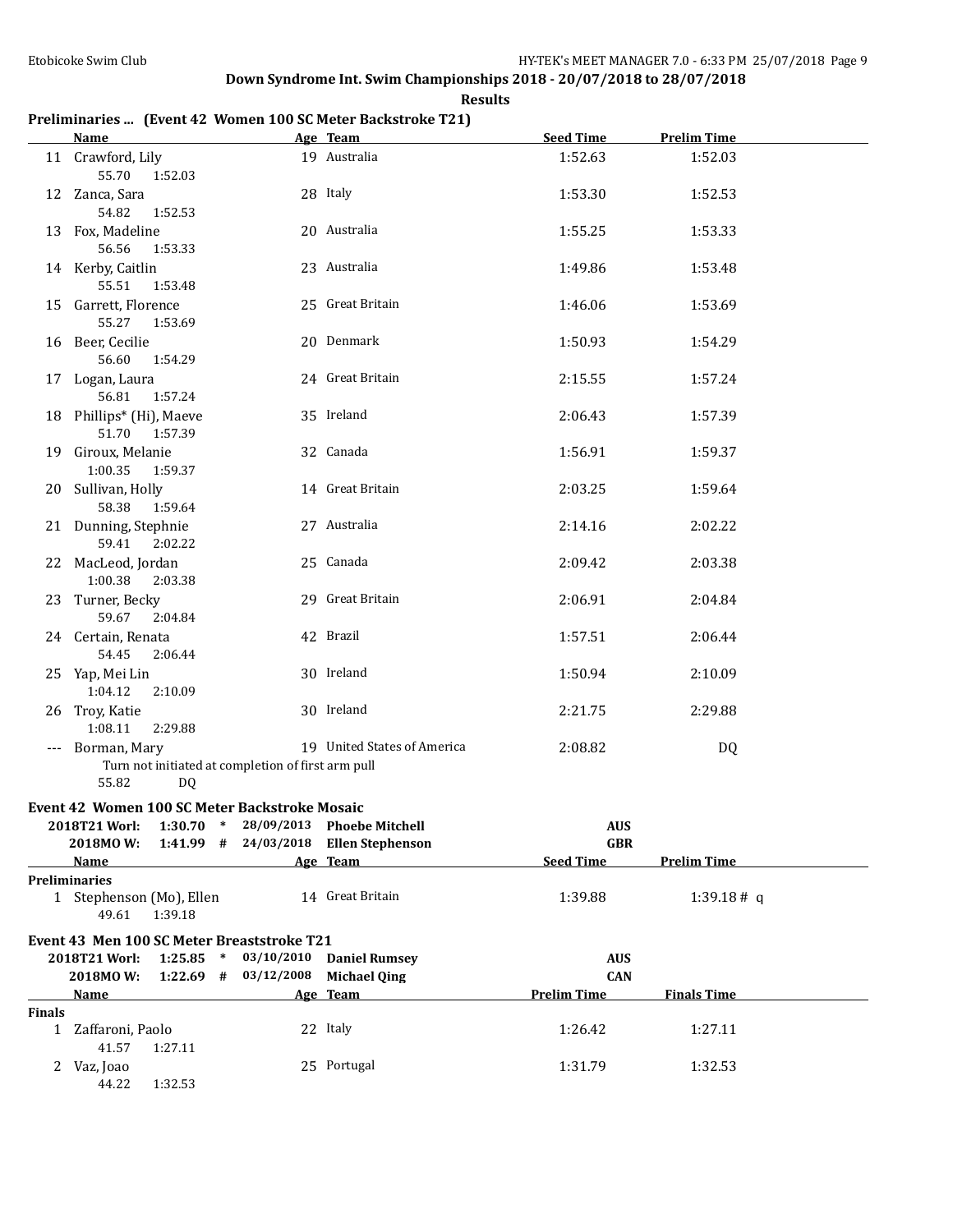**Results**

|    | Finals  (Event 43 Men 100 SC Meter Breaststroke T21) |              |                    |                    |  |
|----|------------------------------------------------------|--------------|--------------------|--------------------|--|
|    | Name                                                 | Age Team     | <b>Prelim Time</b> | <b>Finals Time</b> |  |
| 3  | Pinnerup, Nis Heide<br>1:34.06<br>44.81              | 26 Denmark   | 1:38.17            | 1:34.06            |  |
| 4  | Vieira, Jose<br>45.19<br>1:35.25                     | 35 Portugal  | 1:38.48            | 1:35.25            |  |
| 5. | Doolan, Bradley<br>45.32<br>1:35.45                  | 24 Australia | 1:40.57            | 1:35.45            |  |
| 6  | Mabuchi, Akihiro<br>1:35.50<br>43.43                 | 24 Japan     | 1:34.10            | 1:35.50            |  |
| 7  | Dutay, Raphael<br>1:37.03<br>46.06                   | France<br>27 | 1:38.09            | 1:37.03            |  |
| 8  | Pais, Hardi<br>46.09<br>1:37.88                      | 25 Estonia   | 1:37.61            | 1:37.88            |  |

#### **Event 43 Men 100 SC Meter Breaststroke T21**

**2018T21 Worl: 1:25.85 \* 03/10/2010 Daniel Rumsey AUS**

|   | 2018MOW:                                  | $1:22.69$ # $03/12/2008$ Michael Qing |                  | <b>CAN</b>       |                    |              |
|---|-------------------------------------------|---------------------------------------|------------------|------------------|--------------------|--------------|
|   | <b>Name</b>                               |                                       | Age Team         | <b>Seed Time</b> | <b>Prelim Time</b> |              |
|   | Preliminaries                             |                                       |                  |                  |                    |              |
|   | 1 Zaffaroni, Paolo<br>40.89<br>1:26.42    |                                       | 22 Italy         | 1:26.62          | 1:26.42 $q$        |              |
|   | 2 Vaz, Joao<br>43.42<br>1:31.79           |                                       | 25 Portugal      | 1:34.71          | 1:31.79            | q            |
| 3 | Mabuchi, Akihiro<br>43.70<br>1:34.10      |                                       | 24 Japan         | 1:37.48          | 1:34.10            | $\mathbf q$  |
|   | 4 Pais, Hardi<br>45.60<br>1:37.61         |                                       | 25 Estonia       | 1:41.74          | 1:37.61            | $\mathsf{q}$ |
| 5 | Dutay, Raphael<br>45.32<br>1:38.09        |                                       | 27 France        | 1:38.78          | 1:38.09            | $\mathsf{q}$ |
|   | 6 Pinnerup, Nis Heide<br>45.57<br>1:38.17 |                                       | 26 Denmark       | 1:36.19          | 1:38.17            | $\mathbf q$  |
|   | 7 Vieira, Jose<br>46.82<br>1:38.48        |                                       | 35 Portugal      | 1:36.82          | 1:38.48            | $\mathbf q$  |
|   | 8 Doolan, Bradley<br>47.35<br>1:40.57     |                                       | 24 Australia     | 1:34.56          | 1:40.57            | $\mathsf{q}$ |
|   | 9 Lemay, Arnaud<br>48.81<br>1:42.30       |                                       | 20 Canada        | 1:44.00          | 1:42.30            |              |
|   | 10 Reed, Will<br>1:42.62<br>47.47         |                                       | 24 Great Britain | 1:41.69          | 1:42.62            |              |
|   | 11 Chang, Shinhao<br>49.38<br>1:42.78     |                                       | 18 Japan         | 1:50.70          | 1:42.78            |              |
|   | 12 Kume, Jun<br>48.66<br>1:43.46          |                                       | 29 Japan         | 1:39.25          | 1:43.46            |              |
|   | 13 Dupuis, Samuel<br>49.43<br>1:45.67     |                                       | 22 Canada        | 1:47.92          | 1:45.67            |              |
|   | 14 Hylton, Heggie<br>47.26<br>1:45.94     |                                       | 27 South Africa  | 1:41.95          | 1:45.94            |              |
|   | 15 Cahill, Harry<br>49.19<br>1:46.05      |                                       | 21 Australia     | 1:35.17          | 1:46.05            |              |
|   | 16 Hebbelmann, Karl<br>50.69<br>1:46.97   |                                       | 30 South Africa  | 1:46.48          | 1:46.97            |              |
|   | 17 Neves, Edson<br>2:53.55<br>1:48.97     |                                       | 40 Brazil        | 1:55.80          | 1:48.97            |              |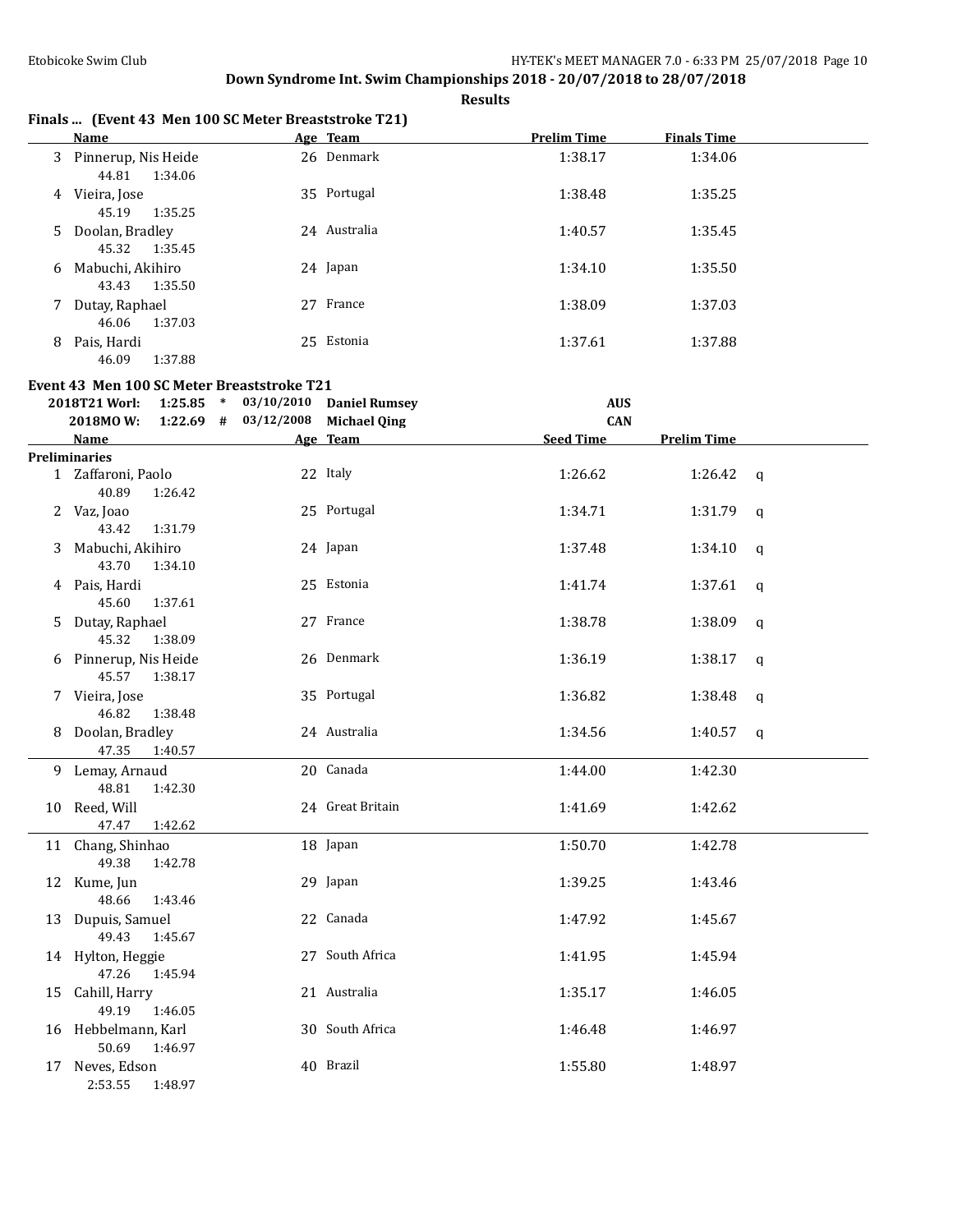**Results**

### **Preliminaries ... (Event 43 Men 100 SC Meter Breaststroke T21)**

|        | <b>Name</b>                                                                                            |            | Age Team                        | <b>Seed Time</b>                 | <b>Prelim Time</b> |  |
|--------|--------------------------------------------------------------------------------------------------------|------------|---------------------------------|----------------------------------|--------------------|--|
|        | 18 Takemoto*, Aito<br>2:54.20<br>1:49.51                                                               |            | 18 Japan                        | 2:01.45                          | 1:49.51            |  |
|        | 19 Drumright, Luke<br>2:57.39<br>1:52.65                                                               |            | 20 United States of America     | 1:58.33                          | 1:52.65            |  |
|        | 20 Desrosiers, Vincent<br>54.03<br>1:53.81                                                             |            | 30 Canada                       | 1:46.42                          | 1:53.81            |  |
|        | 21 Hermosillo, Carlos<br>51.33<br>1:53.92                                                              |            | 23 Mexico                       | 1:55.71                          | 1:53.92            |  |
|        | 22 Suter, Joe<br>54.40<br>1:54.46                                                                      |            | 24 United States of America     | 2:03.66                          | 1:54.46            |  |
|        | 23 Hughes, Ross<br>2:59.89<br>1:55.15                                                                  |            | 33 Australia                    | 1:57.59                          | 1:55.15            |  |
|        | 24 Goes, Samir<br>52.73<br>1:56.56                                                                     |            | 43 Brazil                       | 2:14.19                          | 1:56.56            |  |
|        | 25 Lake, Will<br>53.72<br>1:58.98                                                                      |            | 20 Great Britain                | 1:55.42                          | 1:58.98            |  |
|        | 26 McDonnelll, Christopher<br>2:03.15<br>2:03.57                                                       |            | 26 Great Britain                | 2:00.19                          | 2:03.57            |  |
|        | 27 Donovan, Glenn<br>57.02<br>2:03.86                                                                  |            | 21 United States of America     | 2:04.58                          | 2:03.86            |  |
|        | 28 McDonagh*, Tom<br>2:03.63<br>2:04.29                                                                |            | 18 Ireland                      | 1:59.05                          | 2:04.29            |  |
|        | 29 Nielsen, Oliver Roug<br>2:04.78<br>2:05.17                                                          |            | 22 Denmark                      | 2:01.97                          | 2:05.17            |  |
|        | 30 Costa, Sergio<br>2:04.46<br>2:06.03                                                                 |            | 37 Brazil                       | 2:00.78                          | 2:06.03            |  |
|        | 31 Kikuchi*, Kenta<br>1:04.89<br>2:08.79                                                               |            | 26 Japan                        | 2:10.16                          | 2:08.79            |  |
|        | 32 Pang*, Ka Ngai<br>1:01.11<br>2:13.75                                                                |            | 25 Hong Kong                    | 2:25.00                          | 2:13.75            |  |
|        | 33 Shiu*, Ho Lung<br>1:09.54<br>2:20.22                                                                |            | 30 Hong Kong                    | 2:39.00                          | 2:20.22            |  |
|        | 34 Lam, Ka Wei<br>1:07.47<br>2:20.89                                                                   |            | 29 Macao                        | 2:47.00                          | 2:20.89            |  |
|        | 35 Lee*, Kwok Yau Caleb<br>1:15.08<br>2:41.67                                                          |            | 23 Hong Kong                    | 2:41.00                          | 2:41.67            |  |
|        | --- Weaver, Patrick<br>Leg Movements not simultaneous or in the same horizontal plane<br>1:00.72<br>DQ |            | 19 Canada                       | 2:21.49                          | D <sub>0</sub>     |  |
|        | Event 43 Men 100 SC Meter Breaststroke Mosaic                                                          |            |                                 |                                  |                    |  |
|        | $1:25.85$ *<br>2018T21 Worl:                                                                           | 03/10/2010 | <b>Daniel Rumsey</b>            | <b>AUS</b>                       |                    |  |
|        | 2018MOW:<br>$1:22.69$ #<br>Name                                                                        | 03/12/2008 | <b>Michael Qing</b><br>Age Team | <b>CAN</b><br><b>Prelim Time</b> | <b>Finals Time</b> |  |
| Finals |                                                                                                        |            |                                 |                                  |                    |  |
|        | 1 Geurts (Mo), Hidde<br>38.50<br>1:21.51                                                               |            | 23 Canada                       | 1:22.44                          | 1:21.51#           |  |
| 2      | Fujimoto (Mo), Yo<br>44.03<br>1:32.77                                                                  |            | 24 Japan                        | 1:36.41                          | 1:32.77            |  |

3 Walt de Klerk (Mo), Johannes 37 South Africa 1:50.21 1:47.34 48.13 1:47.34 -- Aimore (Mo), Caique 25 Brazil 1:35.01 DQ Arm movements not simultaneous or in the same horizontal plane

45.67 DQ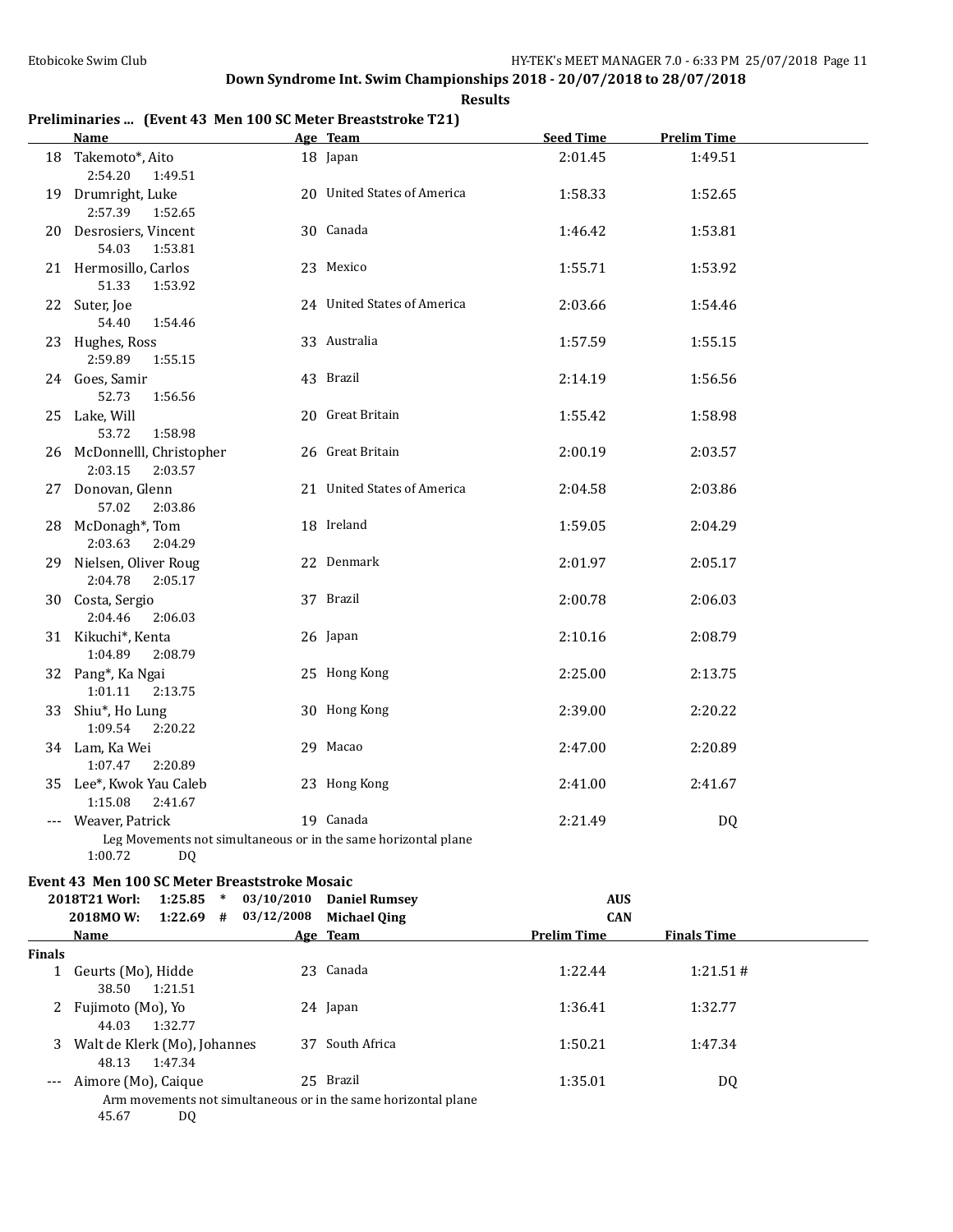|   |                                         |                   |          | Event 43 Men 100 SC Meter Breaststroke Mosaic |                                                                                |          |          |                    |                    |              |
|---|-----------------------------------------|-------------------|----------|-----------------------------------------------|--------------------------------------------------------------------------------|----------|----------|--------------------|--------------------|--------------|
|   | 2018T21 Worl:                           |                   |          |                                               | 1:25.85 * 03/10/2010 Daniel Rumsey                                             |          |          | <b>AUS</b>         |                    |              |
|   | 2018MOW:                                |                   |          |                                               | 1:22.69 # 03/12/2008 Michael Qing                                              |          |          | <b>CAN</b>         |                    |              |
|   | Name                                    |                   |          |                                               | Age Team                                                                       |          |          | <b>Seed Time</b>   | <b>Prelim Time</b> |              |
|   | <b>Preliminaries</b>                    |                   |          |                                               |                                                                                |          |          |                    |                    |              |
|   | 1 Geurts (Mo), Hidde<br>39.15           | 1:22.44           |          |                                               | 23 Canada                                                                      |          |          | 1:16.50            | 1:22.44#q          |              |
|   | 2 Aimore (Mo), Caique<br>43.32          | 1:35.01           |          |                                               | 25 Brazil                                                                      |          |          | 1:29.82            | 1:35.01            | $\mathsf{q}$ |
|   | 3 Fujimoto (Mo), Yo<br>45.57            | 1:36.41           |          |                                               | 24 Japan                                                                       |          |          | 1:36.85            | 1:36.41            | $\mathbf{q}$ |
|   | 4 Walt de Klerk (Mo), Johannes<br>50.26 | 1:50.21           |          |                                               | 37 South Africa                                                                |          |          | 1:50.15            | 1:50.21            | $\mathsf{q}$ |
|   | Fung* (Mo), Tsz Chun                    |                   |          |                                               | 18 Hong Kong                                                                   |          |          | 2:38.00            | DQ                 |              |
|   | 1:00.24                                 | DQ                |          |                                               | Feet not turned out in the propulsive part of the kick                         |          |          |                    |                    |              |
|   |                                         |                   |          | Event 44 Women 1500 SC Meter Freestyle T21    | 2018T21 Worl: 24:33.90 * 10/11/2015 Dunia Camaho                               |          |          | <b>MEX</b>         |                    |              |
|   |                                         |                   |          |                                               | 2018MO W: 29:49.67 # 19/11/2012 Elena D'Odorico                                |          |          | <b>ITA</b>         |                    |              |
|   | Name                                    |                   |          |                                               | Age Team                                                                       |          |          | <b>Seed Time</b>   | <b>Finals Time</b> |              |
|   | 1 Camacho, Dunia                        |                   |          |                                               | 30 Mexico                                                                      |          |          | 24:48.11           | 23:55.27*          |              |
|   | 40.25                                   | 1:26.86           | 2:15.48  | 3:05.17                                       | 3:54.22                                                                        | 4:43.31  | 5:32.19  | 6:21.23            |                    |              |
|   | 7:10.05                                 | 7:59.00           | 8:47.79  | 9:36.13                                       | 10:24.56                                                                       | 11:13.02 | 12:00.91 | 12:49.51           |                    |              |
|   |                                         | 13:36.86 14:25.84 | 15:13.77 | 16:01.26                                      | 16:47.91                                                                       | 17:35.66 |          | 18:23.95  19:12.33 |                    |              |
|   |                                         | 20:00.14 20:47.96 | 21:35.48 | 22:24.49                                      | 23:12.97                                                                       | 23:55.27 |          |                    |                    |              |
| 2 | O'Neill (Van Bosch), Melisa             |                   |          |                                               | 26 South Africa                                                                |          |          | 27:03.39           | 24:41.15#          |              |
|   | 42.60                                   | 1:31.05           | 2:20.06  | 3:09.78                                       | 3:59.39                                                                        | 4:48.88  | 5:38.40  | 6:27.33            |                    |              |
|   | 7:17.23                                 | 8:07.86           | 8:56.33  | 9:46.90                                       | 10:36.20                                                                       | 11:26.46 | 12:16.96 | 13:06.32           |                    |              |
|   | 13:55.69                                | 14:44.53          | 15:33.55 | 16:23.72                                      | 17:14.36                                                                       | 18:04.19 | 18:54.11 | 19:45.09           |                    |              |
|   | 20:36.29                                | 21:25.12          | 22:15.84 | 23:06.25                                      | 23:55.56                                                                       | 24:41.15 |          |                    |                    |              |
|   | Villanova, Martina                      |                   |          |                                               | 28 Italy                                                                       |          |          | 26:24.50           | 25:23.81#          |              |
|   | 44.31                                   | 1:33.21           | 2:23.96  | 3:14.07                                       | 4:04.50                                                                        | 4:55.24  | 5:45.39  | 6:36.48            |                    |              |
|   | 7:27.43                                 | 8:18.79           | 9:09.90  | 10:00.63                                      | 10:51.89                                                                       | 11:42.53 | 12:34.44 | 13:25.49           |                    |              |
|   | 14:16.23                                | 15:07.33          | 15:58.92 | 16:49.06                                      | 17:38.61                                                                       | 18:30.25 | 19:23.00 | 20:15.81           |                    |              |
|   | 21:07.17                                | 21:57.94          | 22:49.51 | 23:41.58                                      | 24:33.72                                                                       | 25:23.81 |          |                    |                    |              |
|   | 4 Higgins, Jennifer                     |                   |          |                                               | 34 South Africa                                                                |          |          | 26:46.12           | 26:16.39#          |              |
|   | 47.23                                   | 1:40.42           | 2:32.68  | 3:25.31                                       | 4:19.23                                                                        | 5:11.15  | 6:03.74  | 6:56.72            |                    |              |
|   | 7:50.57                                 | 8:43.76           | 9:36.88  |                                               | 10:30.44 11:22.11 12:14.43                                                     |          |          | 13:06.64 14:00.31  |                    |              |
|   |                                         |                   |          |                                               | 14:54.49  15:48.85  16:41.68  17:35.99  18:27.97  19:22.10  20:14.73  21:07.24 |          |          |                    |                    |              |
|   |                                         |                   |          |                                               | 21:59.40 22:50.36 23:41.98 24:34.26 25:25.41                                   | 26:16.39 |          |                    |                    |              |
|   | 5 Vazhenin, Katya                       |                   |          |                                               | 14 United States of America                                                    |          |          | 30:34.60           | 28:01.01#          |              |
|   | 46.75                                   | 1:40.22           | 2:34.89  |                                               | 4:27.46                                                                        |          | 6:16.09  | 7:12.47            |                    |              |
|   | 8:07.93                                 | 9:03.31           |          | 10:57.06                                      | 11:55.60                                                                       | 12:51.26 |          | 14:43.64           |                    |              |
|   | 15:41.42                                | 16:40.01          |          | 17:37.79  18:35.67                            | 19:32.50                                                                       |          | 22:28.25 | 23:22.30           |                    |              |
|   |                                         |                   | 26:09.52 |                                               | 27:06.52 28:01.01                                                              |          |          |                    |                    |              |
| 6 | Murray, Eleanor                         |                   |          |                                               | 34 Ireland                                                                     |          |          | 28:35.44           | 29:14.50#          |              |
|   | 50.74                                   | 1:45.57           | 2:42.18  | 3:39.51                                       | 4:37.17                                                                        | 5:35.32  | 6:33.04  | 7:30.65            |                    |              |
|   | 8:28.44                                 | 9:27.60           | 10:25.46 | 11:24.97                                      | 12:23.65                                                                       | 13:23.52 | 14:23.26 | 15:23.15           |                    |              |
|   | 16:23.35 17:23.22                       |                   | 18:22.55 | 19:22.56                                      | 20:22.38                                                                       | 21:22.31 | 22:22.19 | 23:24.04           |                    |              |
|   | 24:22.85                                | 25:21.76          | 26:21.28 | 27:20.87                                      | 28:19.02                                                                       | 29:14.50 |          |                    |                    |              |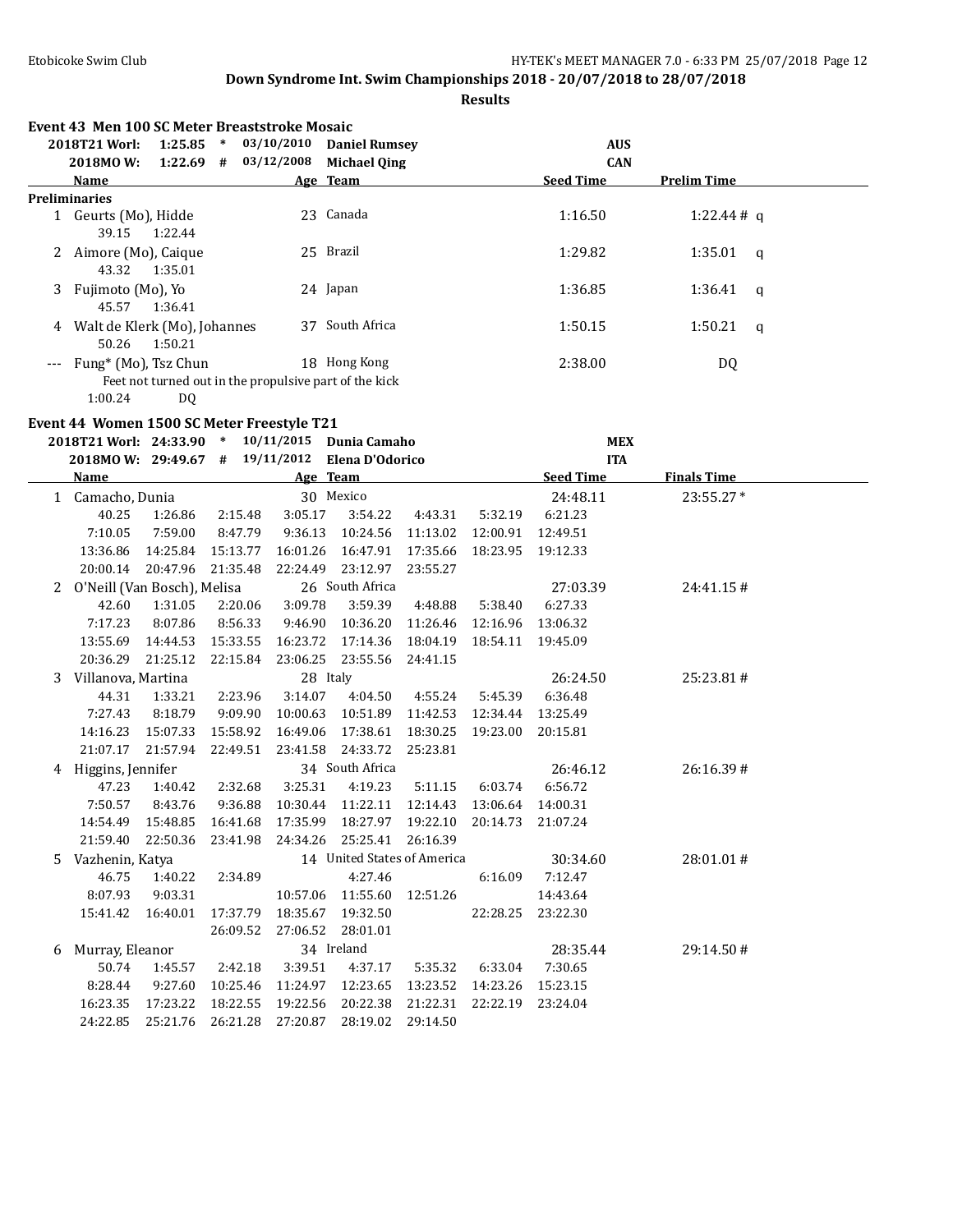**Results**

### **Event 45 Men 400 SC Meter Freestyle 4 x 100 Free Relay T21**

|               | <b>Team</b>              |                         |         |                     | Relay                    |         |                     | <b>Prelim Time</b>         | <b>Finals Time</b>            |
|---------------|--------------------------|-------------------------|---------|---------------------|--------------------------|---------|---------------------|----------------------------|-------------------------------|
| <b>Finals</b> |                          |                         |         |                     |                          |         |                     |                            |                               |
| $\mathbf{1}$  | Australia                |                         |         |                     | A                        |         |                     | 4:55.57                    | 4:55.48                       |
|               | 1) Marks, Colin 30       |                         |         | 2) Dixon, Jack 26   |                          |         | 3) Cox, Michael 27  |                            | 4) Miller, Aran 24            |
|               | 34.72                    | 1:11.51                 | 1:48.26 | 2:28.29             | 3:03.12                  | 3:42.32 | 4:18.52             | 4:55.48                    |                               |
| 2             | Italy                    |                         |         |                     | A                        |         |                     | 5:02.03                    | 4:58.72                       |
|               |                          | 1) Zaffaroni, Paolo 22  |         |                     | 2) Di Silverio, Marco 21 |         |                     | 3) Piccinini, Francesco 22 | 4) Manauzzi, Paolo Alfredo 27 |
|               | 35.31                    | 1:15.95                 | 1:50.68 | 2:31.43             | 3:06.82                  | 3:46.65 | 4:20.35             | 4:58.72                    |                               |
| 3             | South Africa             |                         |         |                     | A                        |         |                     | 5:16.32                    | 5:14.36                       |
|               |                          | 1) Els, Jan-Herman 18   |         | 2) 0'Neill, Sean 34 |                          |         |                     | 3) Hebbelmann, Karl 30     | 4) Hylton, Heggie 27          |
|               | 33.55                    | 1:15.02                 | 1:50.49 | 2:35.15             | 3:13.97                  | 3:57.40 | 4:32.19             | 5:14.36                    |                               |
| 4             | Mexico                   |                         |         |                     | A                        |         |                     | 5:10.34                    | 5:16.26                       |
|               |                          | 1) Trejo, Jonathan 18   |         |                     | 2) Gongora, Nestor 29    |         |                     | 3) Flores, Giovanni 25     | 4) Melo, Jose Enrique 28      |
|               | 34.99                    | 1:13.15                 | 1:53.61 | 2:39.52             | 3:16.48                  | 3:47.16 | 4:36.85             | 5:16.26                    |                               |
| 5.            | Portugal                 |                         |         |                     | A                        |         |                     | 5:17.23                    | 5:16.27                       |
|               | 1) Diogo, Matos 18       |                         |         |                     | 2) Almeida, Andre 18     |         | 3) Ribeiro, Jose 26 |                            | 4) Santos, Filipe 30          |
|               | 34.74                    | 1:16.89                 | 1:55.09 | 2:38.02             | 3:15.77                  | 3:58.56 | 4:34.88             | 5:16.27                    |                               |
| 6             | Great Britain            |                         |         |                     | A                        |         |                     | 5:11.01                    | 5:17.82                       |
|               | 1) Evens, Mark 21        |                         |         |                     | 2) Humphries, Harry 18   |         | 3) Holmes, Mark 35  |                            | 4) Boyce, Steven 33           |
|               | 34.50                    | 1:10.56                 | 1:50.60 | 2:34.76             | 3:15.33                  | 3:59.62 | 4:36.65             | 5:17.82                    |                               |
| 7             | United States of America |                         |         |                     | A                        |         |                     | 5:40.79                    | 5:49.78                       |
|               |                          | 1) Hernandez, Andres 27 |         |                     | 2) Drumright, Luke 20    |         |                     | 3) Miyares, Andres 35      | 4) Suter, Joe 24              |
|               | 38.39                    | 1:23.35                 | 2:05.36 | 2:51.35             | 3:33.21                  | 4:20.30 | 5:02.71             | 5:49.78                    |                               |
| 8             | Estonia                  |                         |         |                     | A                        |         |                     | 5:52.26                    | 5:51.33                       |
|               |                          | 1) Loik, Kaspar Paul 17 |         | 2) Pais, Hardi 25   |                          |         |                     | 3) Ploomipuu, Vahur 28     | 4) Tott, Eric 25              |
|               | 41.93                    | 1:31.64                 | 2:17.80 | 3:12.35             | 3:49.77                  | 4:31.62 | 5:07.38             | 5:51.33                    |                               |

## **Event 45 Men 400 SC Meter Freestyle 4 x 100 Free Relay T21**

|    | <b>Team</b>              |                         |         |                     | Relay                    |         |                     | <b>Seed Time</b>           | <b>Prelim Time</b>       |                               |
|----|--------------------------|-------------------------|---------|---------------------|--------------------------|---------|---------------------|----------------------------|--------------------------|-------------------------------|
|    | Preliminaries            |                         |         |                     |                          |         |                     |                            |                          |                               |
|    | 1 Australia              |                         |         |                     | A                        |         |                     | 4:50.64                    | 4:55.57                  | a                             |
|    | 1) Marks, Colin 30       |                         |         | 2) Dixon, Jack 26   |                          |         | 3) Cox, Michael 27  |                            | 4) Miller, Aran 24       |                               |
|    | 34.78                    | 1:12.45                 | 1:48.51 | 2:29.00             | 3:02.33                  | 3:43.80 | 4:17.16             | 4:55.57                    |                          |                               |
| 2  | Italy                    |                         |         |                     | A                        |         |                     | 5:14.61                    | 5:02.03                  | q                             |
|    |                          | 1) Zaffaroni, Paolo 22  |         |                     | 2) Di Silverio, Marco 21 |         |                     | 3) Piccinini, Francesco 22 |                          | 4) Manauzzi, Paolo Alfredo 27 |
|    | 35.11                    | 1:14.46                 | 1:50.26 | 2:31.08             | 3:06.75                  | 3:48.06 | 4:24.10             | 5:02.03                    |                          |                               |
| 3  | Mexico                   |                         |         |                     | A                        |         |                     | <b>NT</b>                  | 5:10.34 $q$              |                               |
|    |                          | 1) Trejo, Jonathan 18   |         |                     | 2) Gongora, Nestor 29    |         |                     | 3) Flores, Giovanni 25     | 4) Melo, Jose Enrique 28 |                               |
|    | 33.93                    | 1:10.77                 | 1:46.14 |                     | 2:38.99 3:12.51          | 3:56.31 | 4:32.00             | 5:10.34                    |                          |                               |
| 4  | <b>Great Britain</b>     |                         |         |                     | A                        |         |                     | <b>NT</b>                  | 5:11.01                  | $\alpha$                      |
|    | 1) Evens, Mark 21        |                         |         |                     | 2) Humphries, Harry 18   |         | 3) Holmes, Mark 35  |                            | 4) Boyce, Steven 33      |                               |
|    | 34.40                    | 1:10.48                 | 1:48.52 | 2:31.82             | 3:11.92                  | 3:55.45 | 4:31.47             | 5:11.01                    |                          |                               |
| 5. | South Africa             |                         |         |                     | A                        |         |                     | <b>NT</b>                  | 5:16.32                  | $\alpha$                      |
|    |                          | 1) Els, Jan-Herman 18   |         | 2) 0'Neill, Sean 34 |                          |         |                     | 3) Hebbelmann, Karl 30     | 4) Hylton, Heggie 27     |                               |
|    | 34.34                    | 1:14.60                 | 1:49.96 | 2:32.95             | 3:15.57                  | 4:01.70 | 4:35.28             | 5:16.32                    |                          |                               |
| 6  | Portugal                 |                         |         |                     | A                        |         |                     | <b>NT</b>                  | 5:17.23                  | $\mathbf{q}$                  |
|    | 1) Diogo, Matos 18       |                         |         |                     | 2) Almeida, Andre 18     |         | 3) Ribeiro, Jose 26 |                            | 4) Santos, Filipe 30     |                               |
|    | 34.98                    | 1:16.82                 | 1:53.44 |                     | 2:36.51 3:15.39          | 3:58.99 | 4:35.32             | 5:17.23                    |                          |                               |
| 7  | United States of America |                         |         |                     | A                        |         |                     | <b>NT</b>                  | $5:40.79$ q              |                               |
|    |                          | 1) Hernandez, Andres 27 |         |                     | 2) Drumright, Luke 20    |         |                     | 3) Miyares, Andres 35      | 4) Suter, Joe 24         |                               |
|    | 36.96                    | 1:22.05                 | 2:02.87 | 2:48.96             | 3:27.85                  | 4:14.01 | 4:54.64             | 5:40.79                    |                          |                               |
| 8  | Estonia                  |                         |         |                     | A                        |         |                     | <b>NT</b>                  | 5:52.26                  | a                             |
|    |                          | 1) Loik, Kaspar Paul 17 |         | 2) Pais, Hardi 25   |                          |         |                     | 3) Ploomipuu, Vahur 28     | 4) Tott, Eric 25         |                               |
|    | 44.03                    | 1:34.46                 | 2:13.78 | 3:15.36             | 3:52.69                  | 4:35.30 | 5:09.85             | 5:52.26                    |                          |                               |